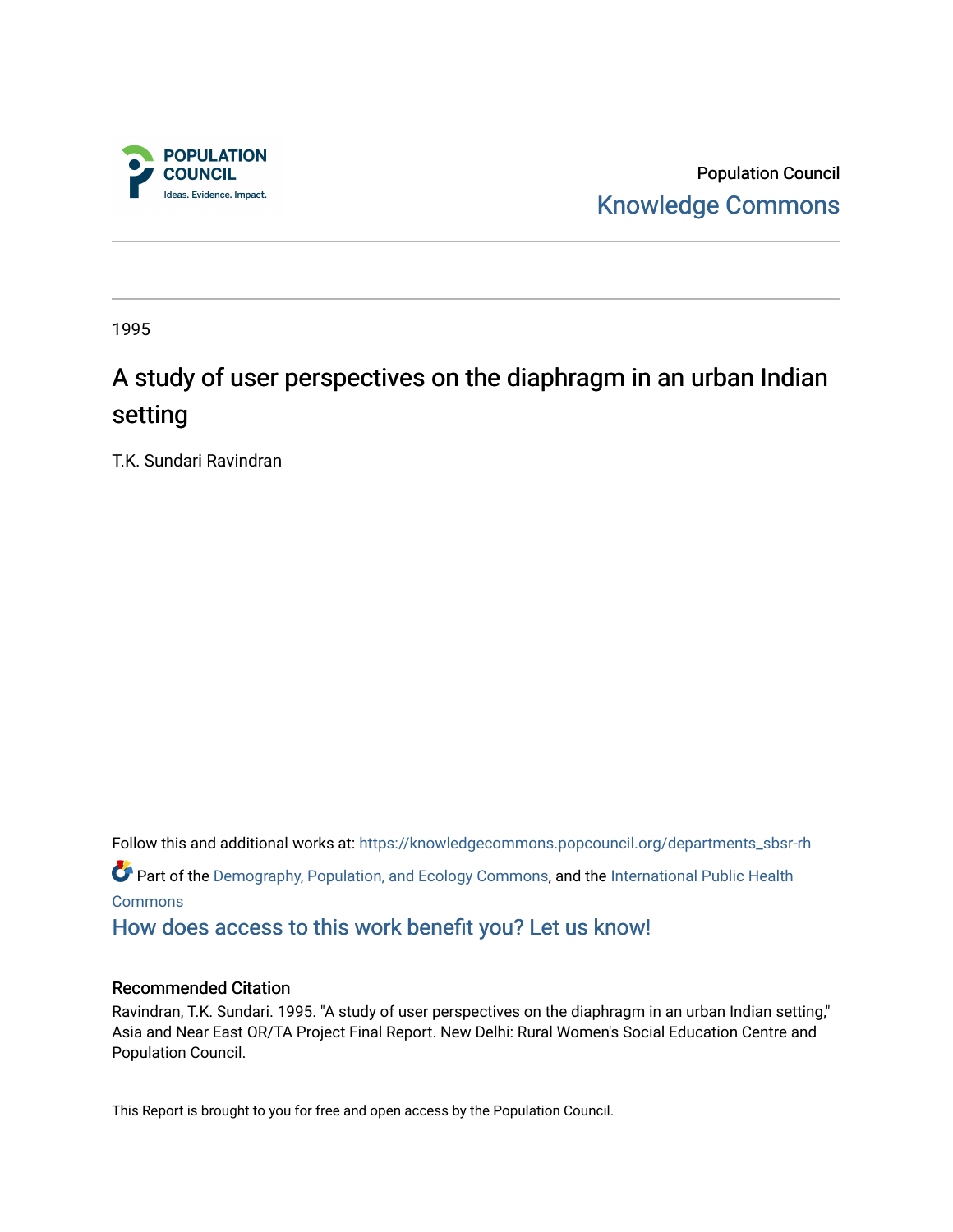# **A STUDY OF USER PERSPECTIVES ON THE DIAPHRAGM IN AN URBAN INDIAN SETTING**

## **INDIA**

**Final Report**

**T.K. Sundari Ravindran**

*Subcontract No. CI94.75A*

## **RURAL WOMEN'S SOCIAL EDUCATION CENTRE**

## **THE POPULATION COUNCIL**

ASIA & NEAR EAST OPERATIONS RESEARCH AND TECHNICAL ASSISTANCE PROJECT

June 30, 1995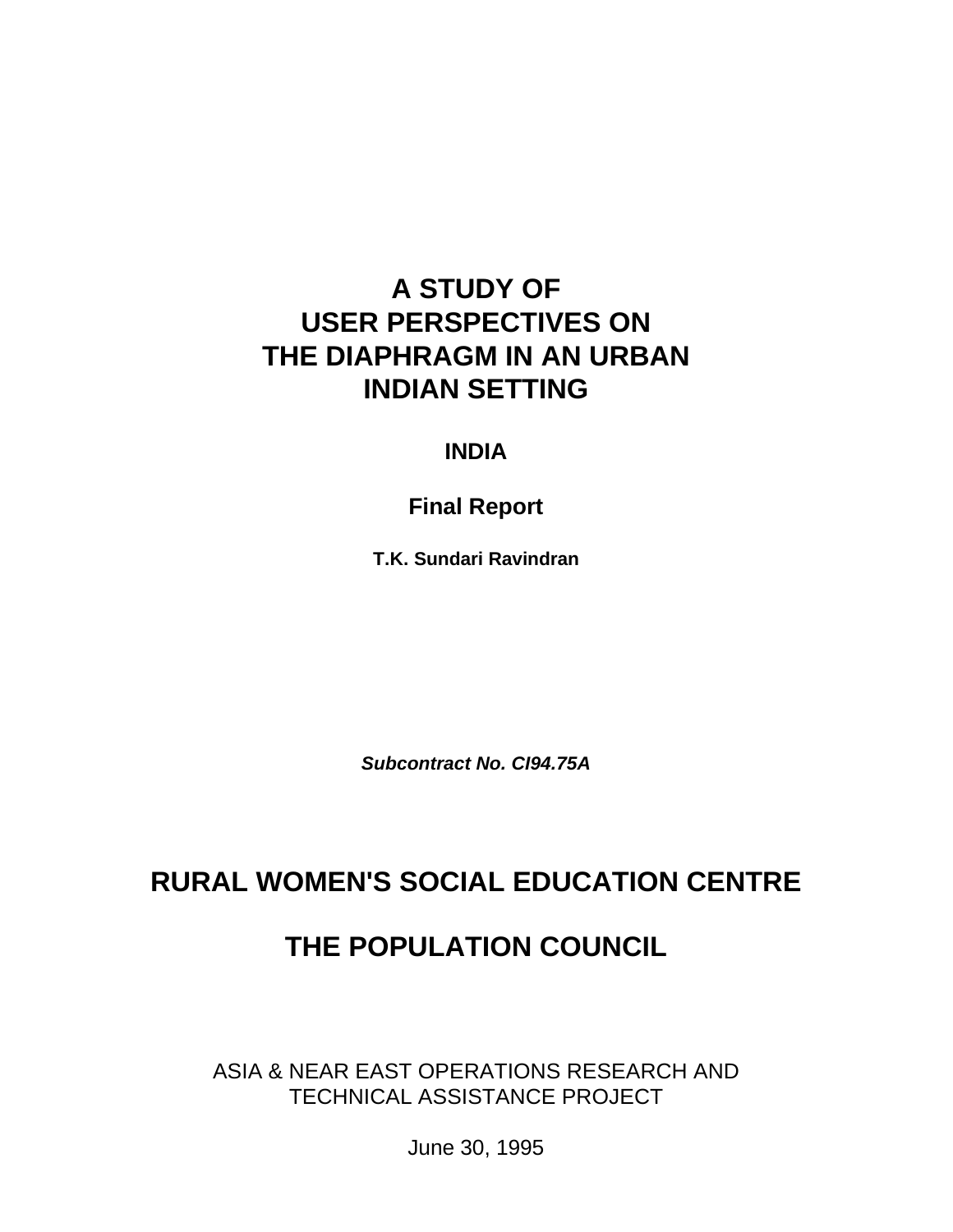# CONTENTS

## **Executive Summary**

| 1.0                             | Introduction                                                                                                                                                              |
|---------------------------------|---------------------------------------------------------------------------------------------------------------------------------------------------------------------------|
| 2.0<br>2.1<br>2.2<br>2.3        | The Present Study<br><b>Objectives</b><br><b>Study Centres</b><br><b>Inclusion Criteria</b>                                                                               |
| 3.0<br>3.1<br>3.2<br>3.3<br>3.4 | <b>The Process</b><br><b>Guiding Principles</b><br><b>Staff Training</b><br>Community Outreach Activities <b>community</b> Outreach Activities<br>Diaphragm Introduction  |
| 4.0                             | The Study Methodology                                                                                                                                                     |
| 5.0<br>5.1<br>5.2<br>5.3<br>5.4 | <b>Results</b><br>Characteristics of Diaphragm Acceptors [1,1,1,1,1,1,1,1,1,1,1,1,1,1,1,1,1,1,9]<br><b>Service Delivery Factors</b><br><b>Dynamics of Use</b><br>12<br>13 |

Bibliography

**Tables**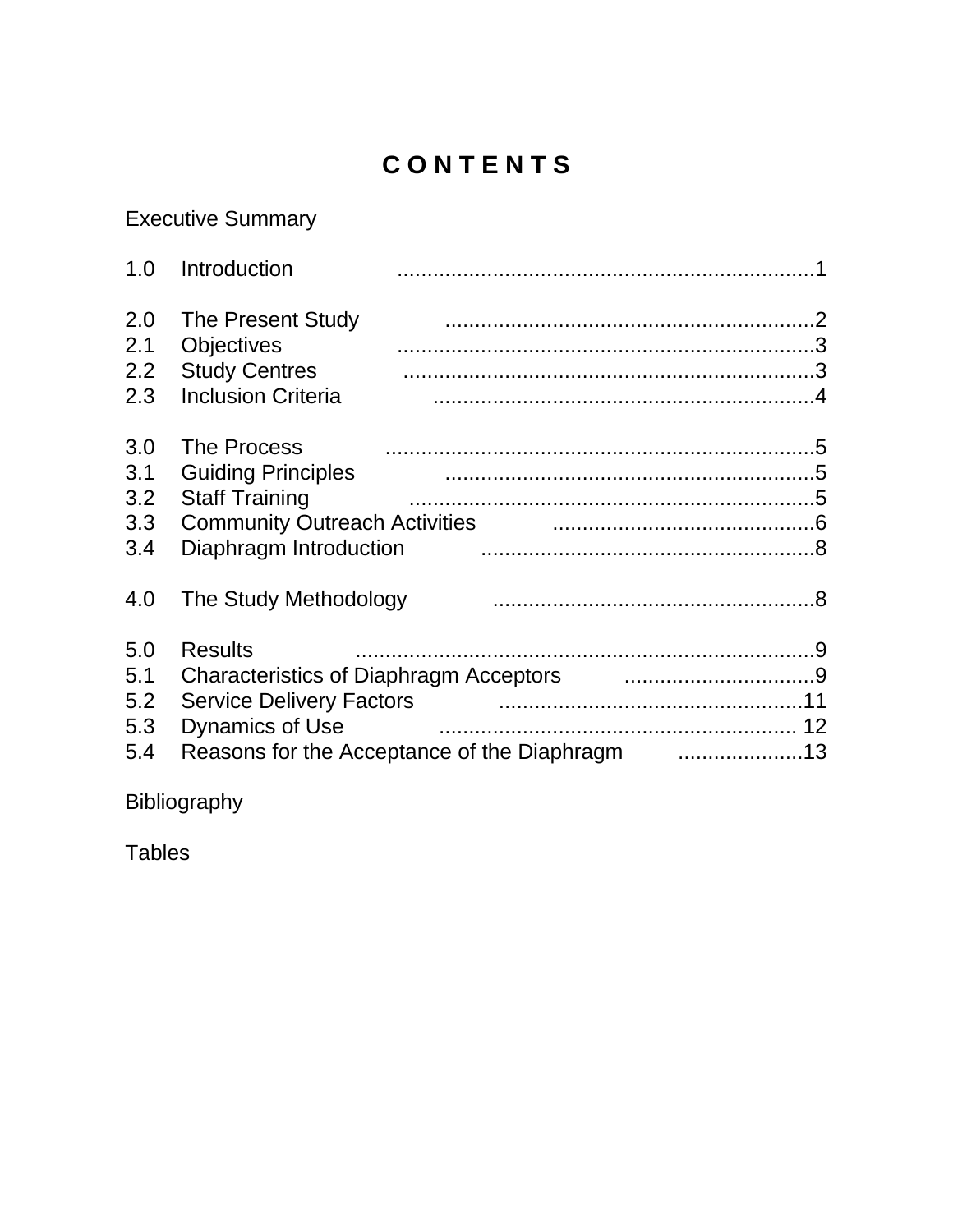#### **A STUDY OF USER PERSPECTIVES ON THE DIAPHRAGM IN AN URBAN INDIAN SETTING**

#### **EXECUTIVE SUMMARY**

This study attempted to examine user perspectives regarding the desirability of the diaphragm as a contraceptive method when included among other methods distributed freely through a Family Planning clinic. It sought to introduce on an experimental basis, the diaphragm into an ongoing and well established family planning clinic so as to increase the contraceptive choice for its clients. This was primarily a qualitative study aiming at understanding women's perceptions about the risks and benefits, the reasons for use of the diaphragm, and the practical difficulties they face in using it effectively. It also studied the influence of service delivery factors in acceptance of this method.

The study was part of a larger project of the Gender, Reproductive Health, and Population Policies research programme that explores aspects of female contraceptive needs and fertility regulation in various developing country contexts. The Indian component of this research project is being executed by a women's organisation, Rural Women's Social Education Centre, Chengalpattu, Tamil Nadu, in collaboration with researchers and non-governmental organisations from Tamil Nadu, Kerala and Orissa. Four studies have been undertaken in India, one of which is the present diaphragm study.

The study was conducted in an urban setting. Madras city, the capital of the southern state of Tamil Nadu was chosen as the experimental centre. Three clinics functioned as the service delivery sites of the diaphragm. Two of the delivery sites were family planning centres of the Punjab Association, a non-governmental organisation working in Madras, and the third clinic was run by the Women Doctors' Association. All three clinics cater predominantly to women from lower socio-economic backgrounds. The emphasis throughout the project was on **adding** the diaphragm to the present range of contraceptives and not on substitution to it. Information dissemination on diaphragms and other contraceptive methods was part of a comprehensive community out-reach programme on reproductive health education introduced in the catchment area of the three service delivery centres. The project was carried out between July 1994 and June 1995.

The process of carrying out the study was considerably hampered by delays in the supply of diaphragms. Diaphragms could not be included as part of the contraceptive package until late March 1995, and supplies fell short of demand. Under the circumstances, we have only been able to document the profile of diaphragm users as compared to all potential users, and their experiences with the diaphragm over the first month of use.

Overall, there were 97 acceptors of the method between March and April, and there is a large unmet demand for diaphragms. Women learnt to insert the diaphragm after a few tries in the clinic followed by trials at home. The median age of the diaphrgam acceptors was 23 and most had 1 or 2 children. Most had never used a contraceptive method before. 26 women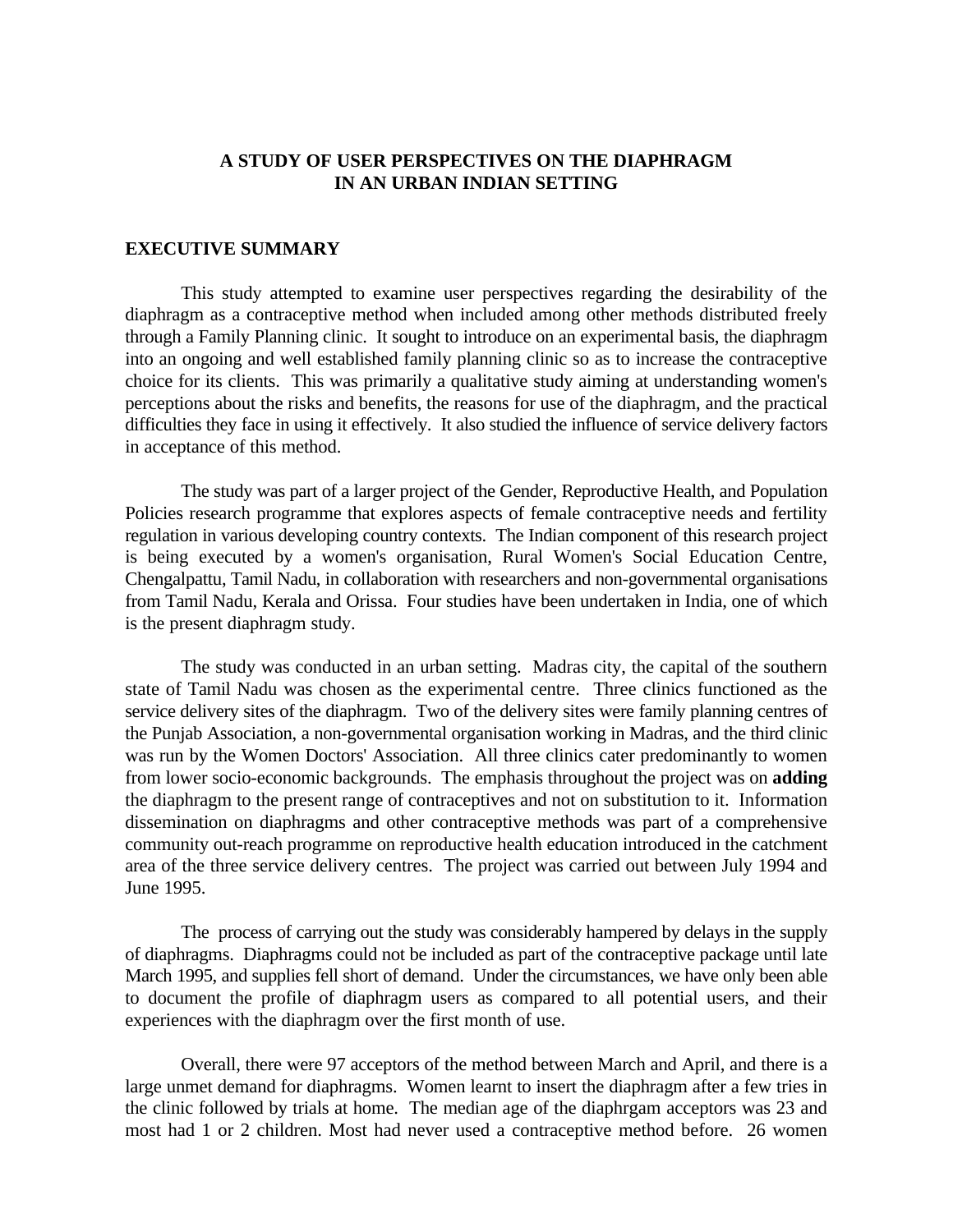switched from pills, condom and the IUD to the diaphragm. Based on the information provided and use of the diaphragm over a month women perceived the key advantages of the method to be the absence of side effects, and the facility of need based use and not on a continuous or daily basis like the IUD or the pill. All but four women used the diaphragm during every sexual exposure. One very interesting finding is that sexual contact even among young couples, is limited to 4-5 times a month, and may be even less frequent when they have a baby less than a year old. Clearly, using a user-controlled method such as the diaphragm was appealing to the women studied. It is not clear though, whether the frequency of sexual contact in this group reflects the general picture, or whether this is a self-selected group which prefers the diaphragm for precisely this reason. In addition, the study found that the diaphragm answered the needs of women who wished to space as well those who wished to limit their children.

Irrespective of their educational level, women reported that the method was appropriate and easy to use. Husbands were generally supportive. Only one person had difficulties in insertion after returning home and was retrained. Absence of a bathroom or toilet at home did not pose a problem. All women preferred to use it with the spermicide. The method was not reported to be either messy or inconvenient. Maintenance and storage of diaphragms were not found to be problematic in this study. The kind and patient behaviour of the doctors towards their clients was cited by the latter as an important factor in their use of the diaphragm.

The study indicates that diaphragm is a suitable method of contraception for women. Women with limited education and living in resource poor settings were able to use it correctly. The investment of time and effort in community outreach and education, and good quality service delivery were important factors in the acceptance and use of the diaphragm. Finally, the study demonstrated that there is a demand for the diaphragm even in high contracepting communities.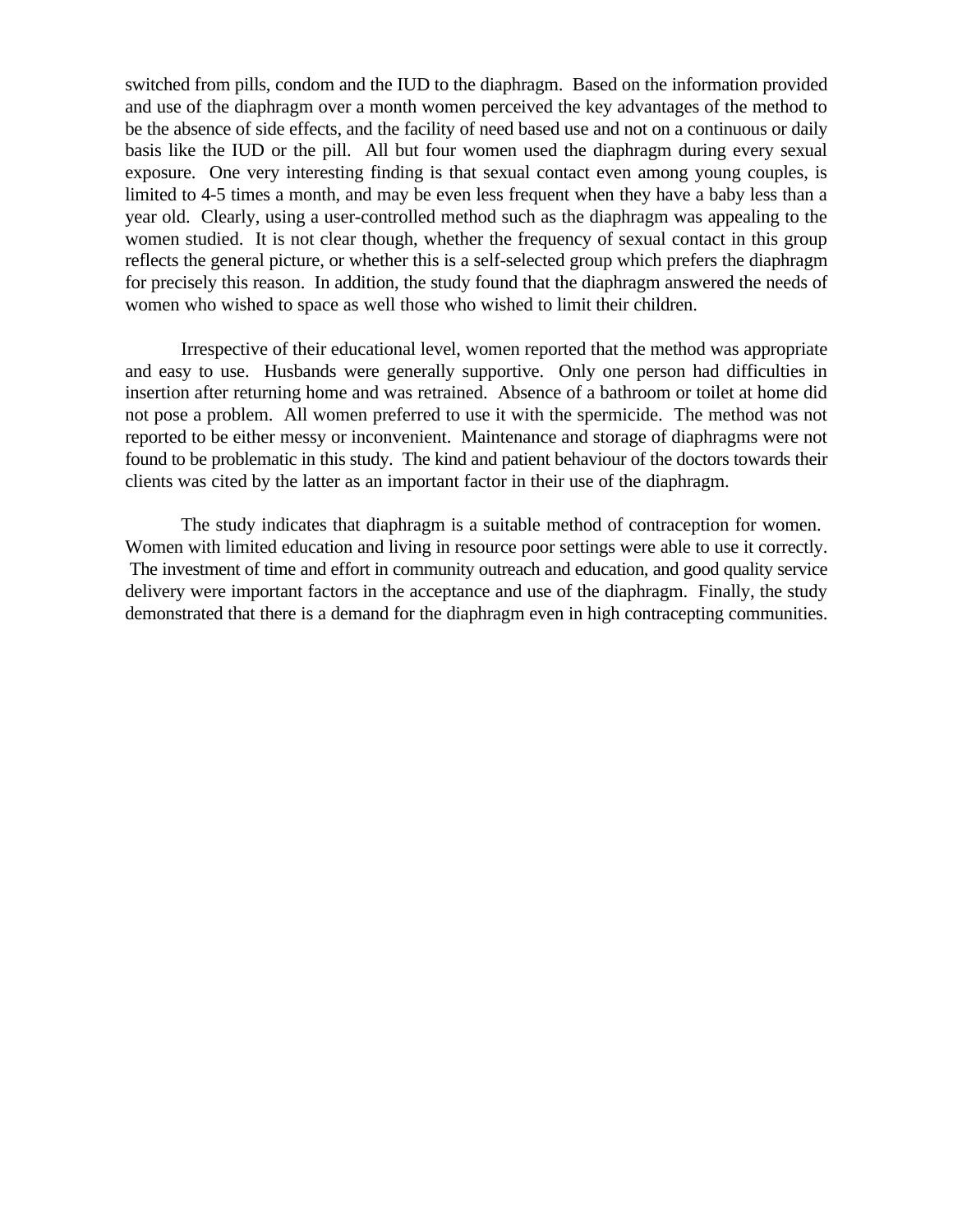#### 1.0 **INTRODUCTION**

For centuries, women have used vaginal methods of contraception, from home made pastes and pieces of sea sponge to medically fitted diaphragms. Until the advent of other modern contraceptives like the IUD and the pill, the diaphragm was the most effective and widely used contraceptive in England, Holland, Germany and the USA. A survey in England in 1959 showed that 12% of contracepting couples used the diaphragm but by 1973 a survey, which covered Wales as well, found the proportion of users had dropped to 5% (Bone, 1973). Data from the National Fertility Study, USA indicated that although 9.9% of a sample of 3032 married couples were diaphragm users in 1965, only 5.7% of 3810 couples were using the method in 1970 (Rindfuss and Westoff, 1974). In Australia, a study conducted in 1973 of 2245 women revealed that only 0.8% of women chose the diaphragm for contraception (Leeton and Eyles, 1973).

The main reasons for low acceptability have been primarily intrinsic to the nature of the contraceptive. Users found it relatively inconvenient ("messy" and "inconvenient to use") and interfered with enjoyment (Bone,1973; Houser and Beckman, 1978). Moreover, the proper use of the diaphragm required a high motivation on the part of the user. For this reason, it was found to be effective only among upper and middle class women (Peel and Potts, 1969; Carpenter, 1972).

In developing countries, the diaphragm has never received wide acceptance, and it has seldom been actively incorporated into family planning programmes. By the mid seventies, diaphragm use was thought to have reached its peak in developing countries and unlikely to become a useful method (Potts, 1974). For instance, in the Philippines only about 9% of 9232 women interviewed in 1972 knew about the diaphragm, and less than one-half were using the method (Barretto, 1972). Abhyaratne and Jayewardene (1968) found that discontinuation rates were very high among diaphragm users in Colombo--the proportion of users fell from 44.3% to 12.1 % within three years of acceptance, some of them switching to the IUD and the pill. Studies in China have pointed that diaphragm users are mainly older women who are resistant to adopting newer methods (Djerassi, 1974). These findings suggest that acceptance and continuation of the diaphragm are similar to those of the condom, the other major barrier method.

The reasons commonly associated with the diaphragm's low acceptability have been:

- **n** lack of privacy for insertion and removal.
- **n** lack of ready source of water for cleaning the diaphragm.
- **n** lack of sufficient motivation to use diaphragm for every act of coitus, thus reducing effectiveness.
- <sup>n</sup> considered complicated and too much time for preparation.
- **n** considered messy and unclean.
- **n** inability to wash genitals immediately after coitus.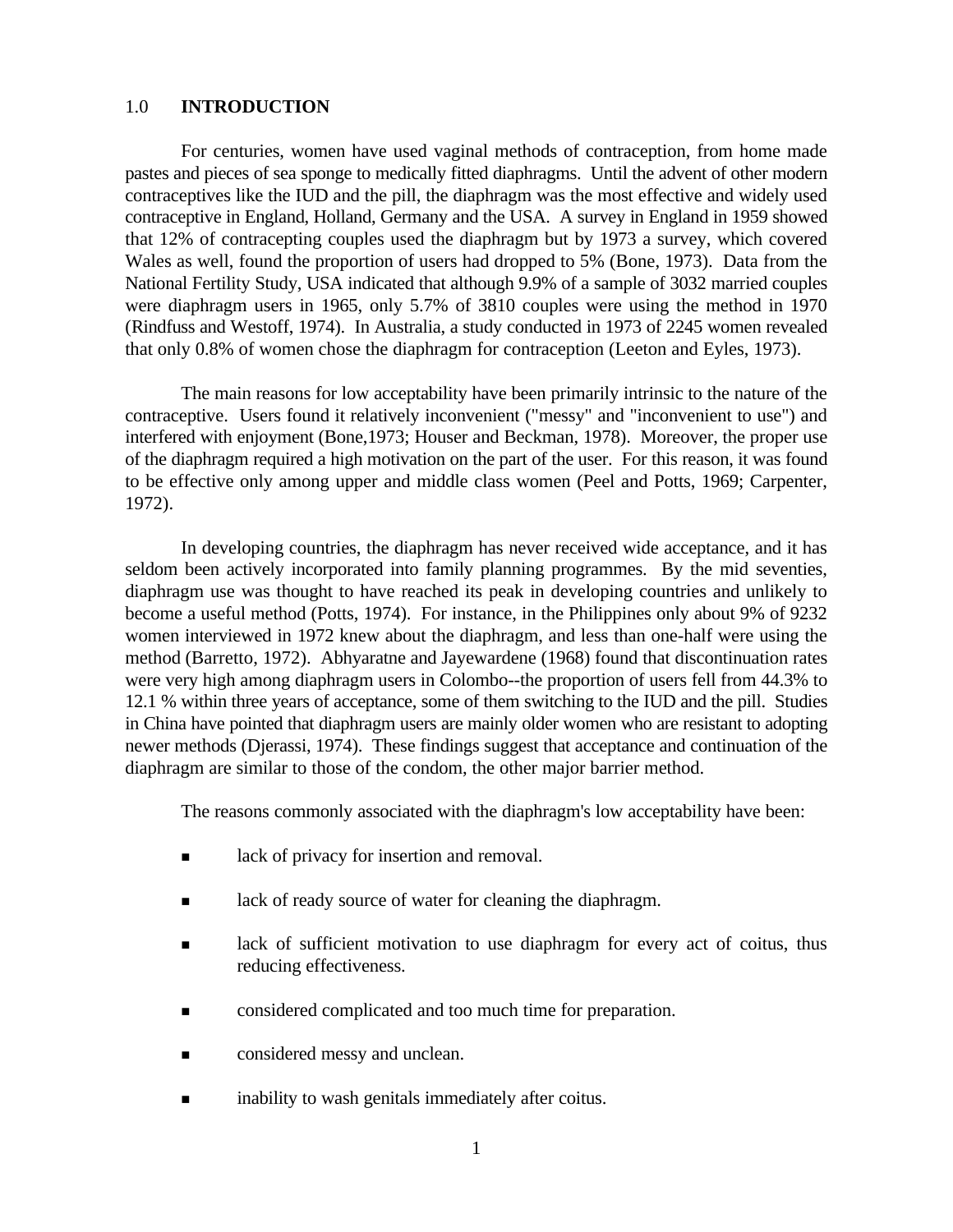- $\blacksquare$  difficulties in maintenance and storage.
- need for clinical service for initial fitting.
- need for constant supply of spermicidal cream or jelly.

Provider-dependent factors may also limit the acceptance and use of the diaphragm. In some countries, medical and family planning personnel are not adequately trained to fit the device, and those that are trained may not encourage it. Thus, lack of distribution is probably the result of lack of interest in the method as well.

Interest has revived in the use of female barrier methods, for broader reasons related to reproductive health particularly among women of developed countries. Also, recent studies indicate that although the numbers are small, the proportion of diaphragm users may be comparable to the percentage choosing other specialized methods like the progestin-only pill (Di Giacomo do Lago, 1993; Hassouna, 1981). Given this scenario the current study is timely.

#### **2.0 THE PRESENT STUDY**

The Indian Family Planning Programme does not currently promote the use of female barrier methods in its existing contraceptive range. The diaphragm had been briefly introduced in India during the First Five Year Plan Period (1951-56), and was at one time the most widely used method in the programme. It failed to make a significant impact on fertility and was subsequently discontinued. Distribution of diaphragms in selected clinics declined from 205,000 in 1965 to 10,000 in 1972. Use effectiveness then, was attributed to lack of necessary sophistication among the women who used the diaphragm.

The current study is therefore an attempt to examine user perspectives regarding the desirability of the diaphragm as a contraceptive method when included as a choice amongst other methods distributed freely by a Family Planning service centre. Underlying it is the concern that female contraceptive methods available as part of the Family Planning Programme in the country are nearly all provider dependent. The pill needs to be replenished, the IUD requires trained personnel for insertion and removal, and sterilisation can only be performed by medical personnel. The male methods, condom and vasectomy, depend on a spouse's cooperation. These factors remove the control of fertility away from women, to external forces. Promotion of female barrier methods such as the diaphragm would result in women retaining control over their choices and being less dependent on providers or spouses. On the other hand, use of the diaphragm in low resource settings may be problematic--their being less effective, coitus-related, difficult to maintain and use hygienically, including problems of privacy, and other cultural factors.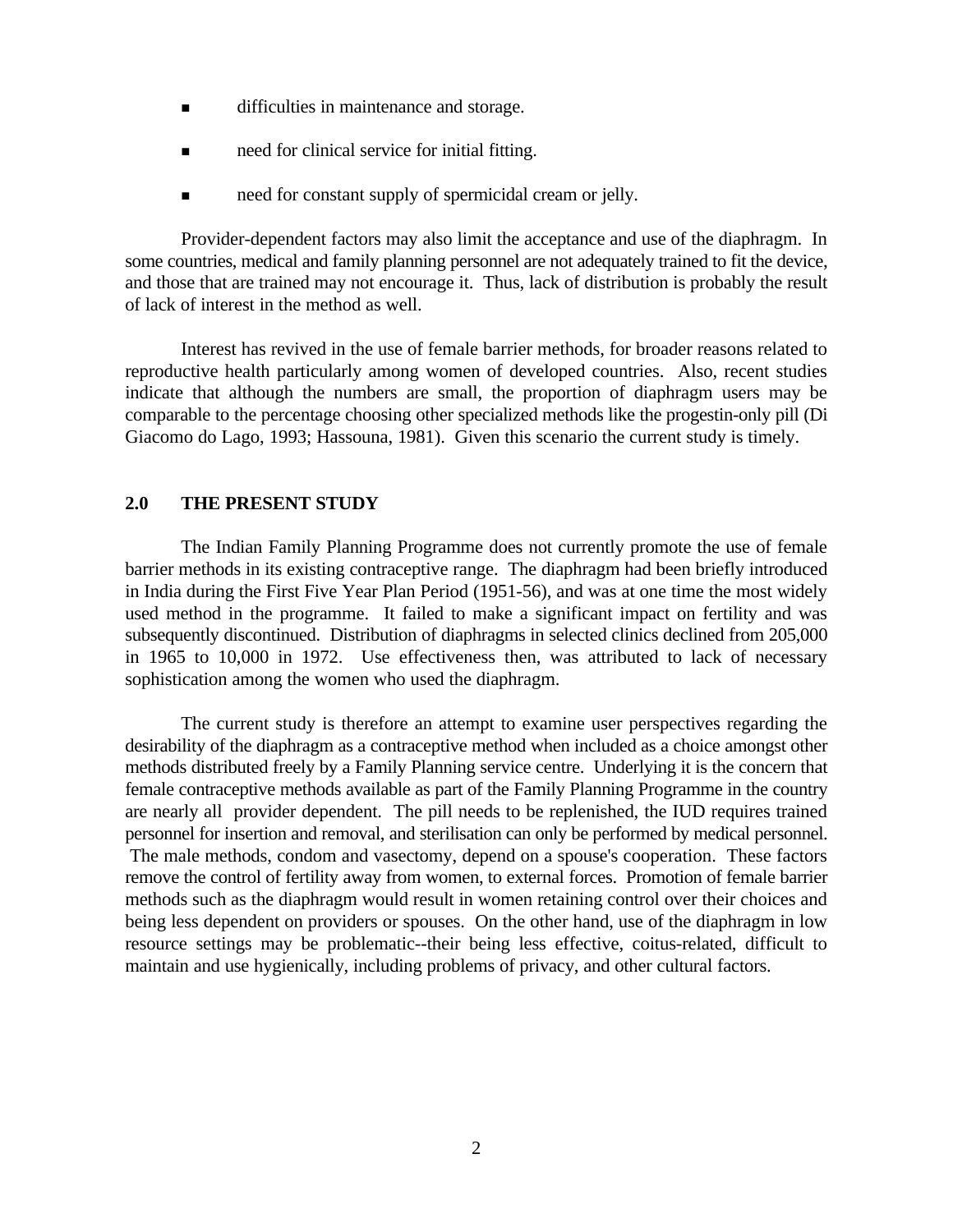#### 2.1 **Objectives**

The present study had two objectives, each addressed in a separate stage. First it proposed to introduce on an experimental basis the diaphragm in a well established family planning centre so as to increase the contraceptive choice for its clients. The purpose was to examine factors influencing the acceptance of the diaphragm when options were available by obtaining information from the users themselves.

The second stage of the study which will be undertaken in 1996 intends to follow all diaphragm users through a minimum of six months. The purpose is to understand the logistics, practical concerns and problems facing clients and ways in which these can be tackled. Thus varied issues as proper and regular use of the diaphragm, side effects, and partner attitudes could be studied. It also proposed to study the reasons for continuation and discontinuation; and compare the characteristics of the continuers with the discontinuers. The final aim was to examine the influence of service delivery factors as counselling, screening and training of users in the initial and continued use of the diaphragm.

In this report, the specific questions addressed refer to initial acceptance and include:

- Is there a demand for female barrier methods? If yes, why and if not, why not?
- <sup>n</sup> What characteristics of female barrier methods appeal or do not appeal to women?
- <sup>n</sup> Is demand related to demographic factors such as age, reproductive history, and socio-economic background? In what stage of the reproductive cycle is it most accepted?
- <sup>n</sup> Is the diaphragm preferred as a method for spacing, delaying initial pregnancy or used in lieu of a permanent method?

#### 2.2 **Study Centres**

The study was carried out in Madras city, Tamil Nadu. Tamil Nadu is a state with a high performance record in terms of family planning acceptance.

This experimental study needed a well established health and family planning infrastructure for implementation. At the same time, it needed to be carried out in medium-sized clinics without excessive bureaucratic control, and where it would be possible to ensure the provision of high quality services. For these reasons, we chose two clinics run by a non-governmental organisation, the Punjab Association (in Thiruvanmiyur and Royappettah) and one clinic run by the Women Doctor's Association (in Aminjikkari) as study centres.

All three clinics are located in the city of Madras and cater to the poor urban population. The clinics in Royapettah and Aminjikkarai offer out-patient services, while the the Punjab Association Clinic in Thiruvanmiyur has 15 beds and has facilties to cater to in-patients. Apart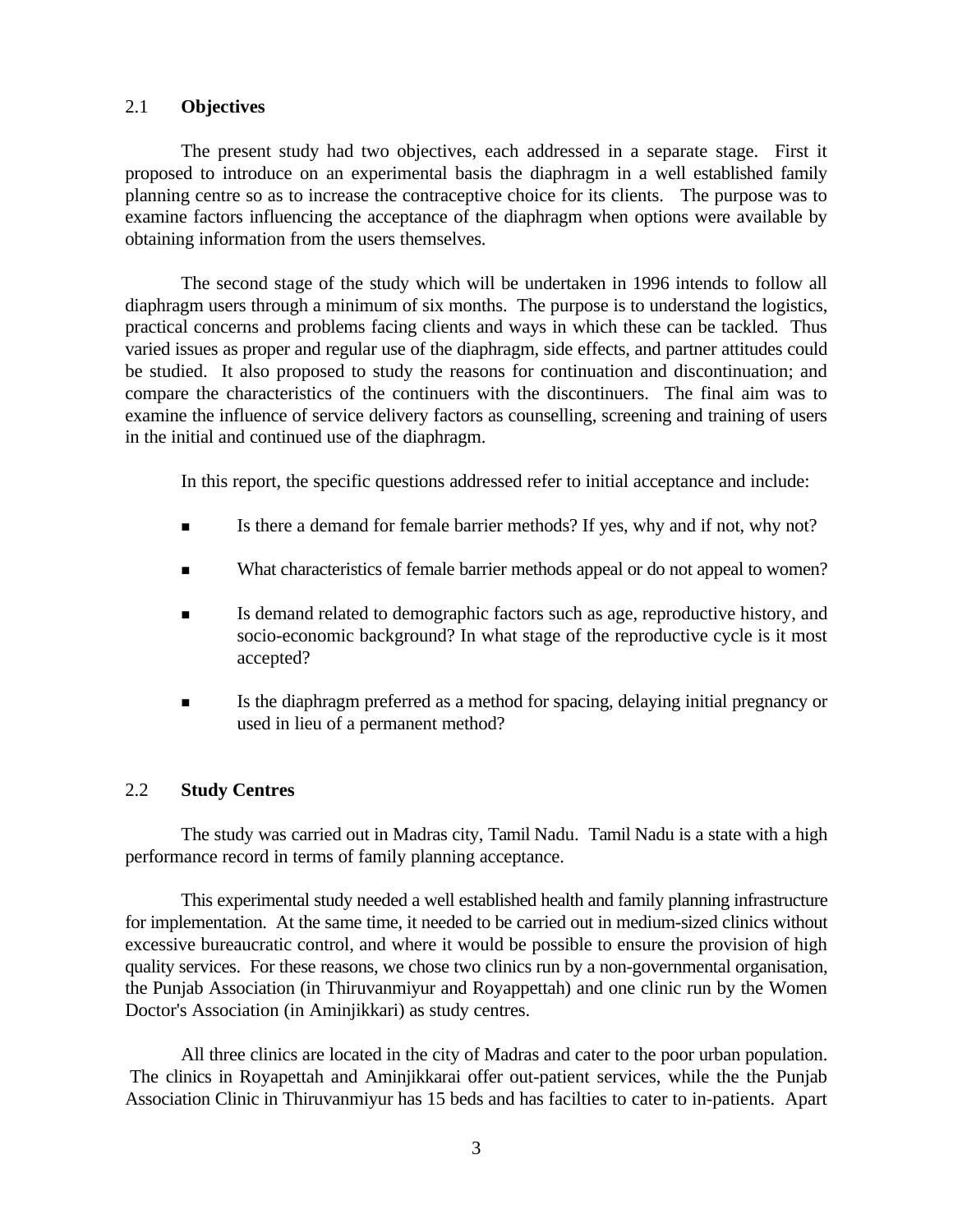from the provision of contraceptive counselling, supplies and/or services, the clinics also offer a wide range of gynaecological services. Contraceptive methods provided include oral contraceptives, IUDs and condoms, and the out-patient clinics refer sterilisation patients. Among the services provided at the in-patient clinic at Thiruvanmiyur are MTP services, sterilisation, and delivery care. Finally, the Punjab Association also functions as an IPP-V centre.

The catchment area of these three centres consists of a conglomeration of urban slum settlements. The Thiruvanmiyur area consists of 1227 households and a population of 6224; Royappettah--1054 households and a population of 4758; Aminjikkarai--1052 households and a population of 4566. Over three-fifths of the women in all the areas were contraceptive users, with an overall CPR of 66 percent. These and other details on the project sites are given in Table 1.

Most of the families reside in huts, and a small number live in asbestos sheet houses or brick houses. While the access to toilets is nearly universal (public or private toilet facilities), less than a quarter of the houses have access to bathrooms (there are no public bathrooms). Water supply is from public taps or tankers supplying water once a day. Of the three areas, Royappettah has a more socioeconomically heterogenous population with some living in concrete structures, albeit old and rented. All areas are close to the main road, well connected by buses, and within a 1 km distance from schools, medical facilities and shops.

#### 2.3 **Inclusion Criteria**

The study covered clients from the three communities described above, which formed part of the catchment area of the three study centres. Never-users, current users of temporary methods, and past users who request contraceptive services were counselled for all available methods including the diaphragm. Several counselling sessions were held where information was provided on all methods of contraception, doubts cleared and answers to various health concerns provided. Women who were currently pregnant (134), and those who had adopted female sterilization (1211) were not included in the study. Thus by this criteria, 1084 women were included in the study. Although by including past users in the study we ran the risk of biasing the choices, by restricting the study to never-users, the population at our disposal would have been greatly reduced. Women who had received counselling in all the available methods, had freely chosen the diaphragm and were willing to participate in the study were considered as studysubjects. It was made clear that no woman was obliged to participate in the study, and that diaphragm availability was not restricted to study participants.

Participants who chose to use the diaphragm were screened for the following contraindications:

- abnormalities in vaginal anatomy that may interfere with fit and placement of diaphragm.
- presence of Reproductive Tract Infections (RTIs).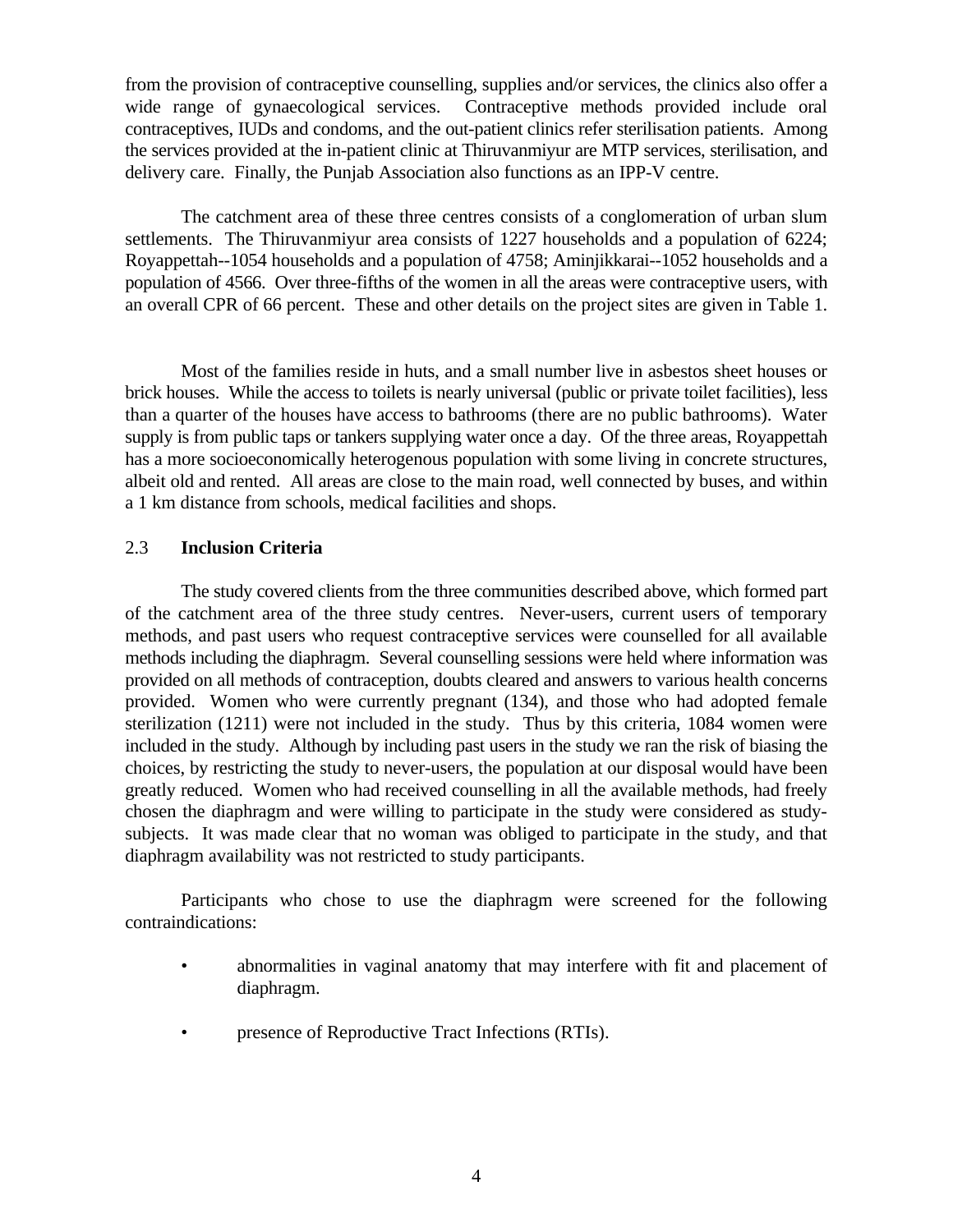They were also cautioned about:

- allergy to spermicide or latex.
- toxic shock syndrome or repeated urinary tract infections.

All participants were also told of the possibility of method or user failure, leading to pregnancy. They were assured in such an event, of referral to or provision of medical termination of pregnancy if they should so desire.

### **3.0 THE PROCESS**

### 3.1 **Guiding principles**

Introduction of diaphragms as a method of contraception in the three urban poor communities was done as part of a comprehensive health education and services package with a primary focus on reproductive health. The project team invested considerable time and energy in building a rapport with the community, and in organising health education meetings. Information on all methods of contraception was disseminated, and diaphragm introduced as one of these methods. Every attempt was made to ensure free and informed choice of any method of contraception.

### 3.2 **Staff training**

Three field investigators, three counsellors and three health educators were recruited, as well as a field supervisor. Dr. Sumathy S. Rao, formerly of the Department of Public Health, Government of Tamil Nadu, served as an expert consultant to the project as well as research coordinator. Her considerable expertise in health education and community outreach proved to be a major asset to the process of introducing diaphragms into the community. All the field staff had experience in working at the grassroots with women on health and education. Dr. Sowmini and Dr. Hyma Balachandran of the Women Doctors' Association, and Dr. Bela Suryakumar of the Punjab Association were in-charge of the participating centres. They carried out training workshops on diaphragm insertion for the staff.

There was an initial four-day training of staff, and thereafter, monthly training workshops to both reinforce and upgrade information and skills. Besides, the field staff were trained inservice through being involved in numerous community-organising tasks (described below) with the guidance of the expert consultant and the doctors in the participating centres.

The initial four day training was held during July 1994. Besides a detailed introduction to the objectives of the research project and to the roles and responsibilities of different members of the research team, topics covered included:

- n learning about our reproductive systems: menstruation, conception, child birth, contraception
- n reproductive health: concepts, common reproductive health problems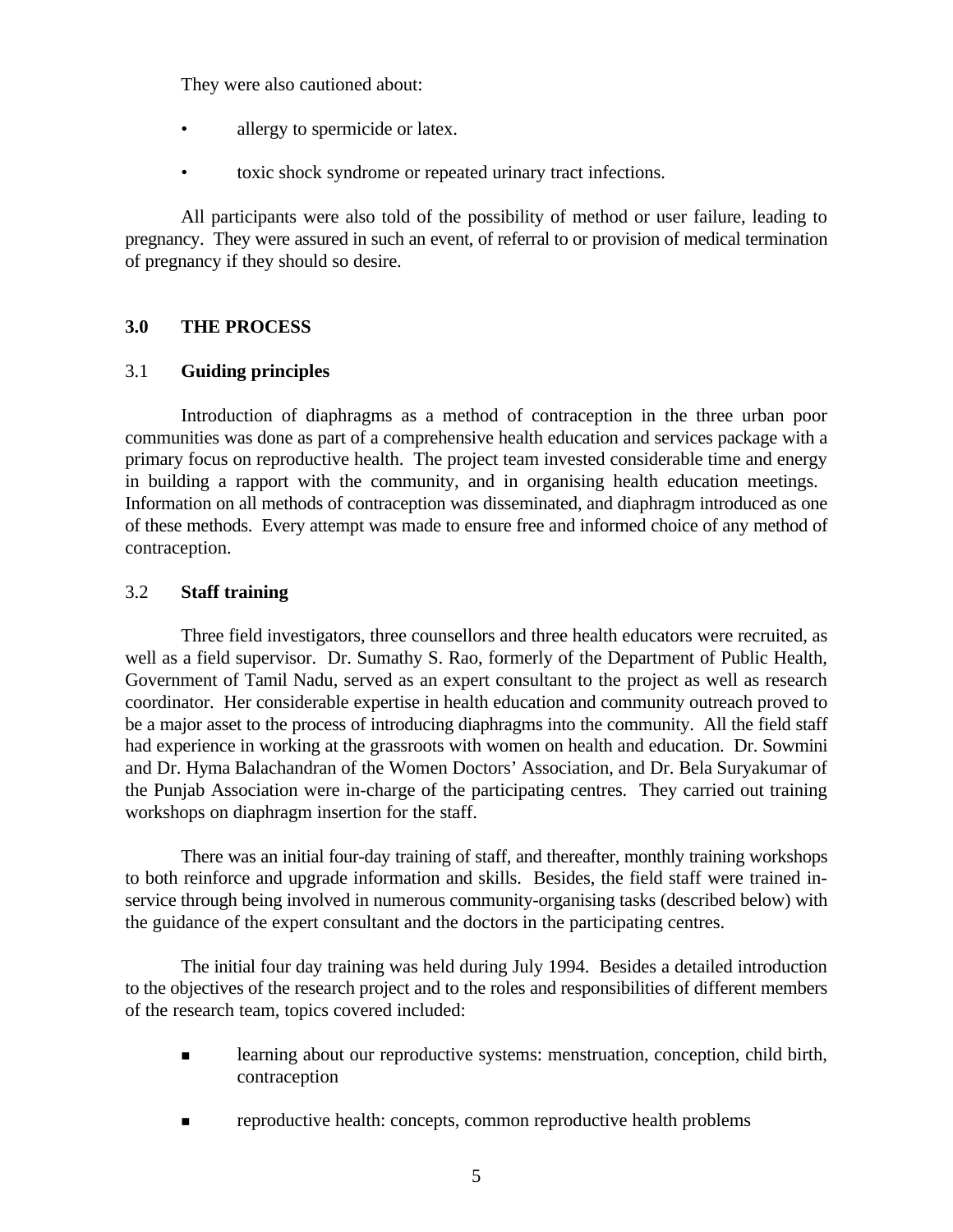- <sup>n</sup> various contraceptive methods/devices and their characteristics
- **n** an introduction to the diaphragm
- **n** gender issues in reproductive health and well-being
- <sup>n</sup> the FP programme of the government, and what it offers; expanding choice; the new 15 point programme of the Tamil Nadu government
- $\blacksquare$  the role of counselling in contraceptive service delivery
- <sup>n</sup> community-based health education; communication techniques such as drama, puppet shows and role plays
- **n** preparation of learning and teaching aids for use in the community

### 3.3 **Community Out-reach Activities**

Community out-reach activities constituted the prime thrust of this study project, which went far beyond data collection and follow-up care of acceptors strictly required for the purpose of the study.

#### *Health Education*

Immediately after the training, the study team began its community out-reach work. A door to door introduction of the team and the project, followed by community meetings initiated the study. Subsequently, a team of three members (health educator or supervisor; field investigator; counsellor) made daily visits to the community for a few days, to acquaint themselves with the community's profile.

Each study site was divided into three areas, and each worker was assigned one area for making daily house visits. The workers prepared a register of women in the reproductive age group, and made regular visits to these households. Health education was carried out through house visits, informal group meetings, and mothers' meetings organised thrice a month, one for each area. During the first three months the workers visited about 20-25 households every morning.

A wide range of topics were covered in the monthly meetings. Learning about the female body was the starting point. The specific topics discussed include conception, pregnancy and child birth; care during pregnancy and postpartum; pregnancy and delivery related health problems; gynaecological health problems such as white discharge and painful urination; STDs, HIV/AIDS; and, methods of contraception, with a detailed introduction to the working, and pros and cons of each method. Besides, topics related to child health such as diarrhoeal diseases and oral rehydration, nutrition, worm infestation, skin diseases, measles and other common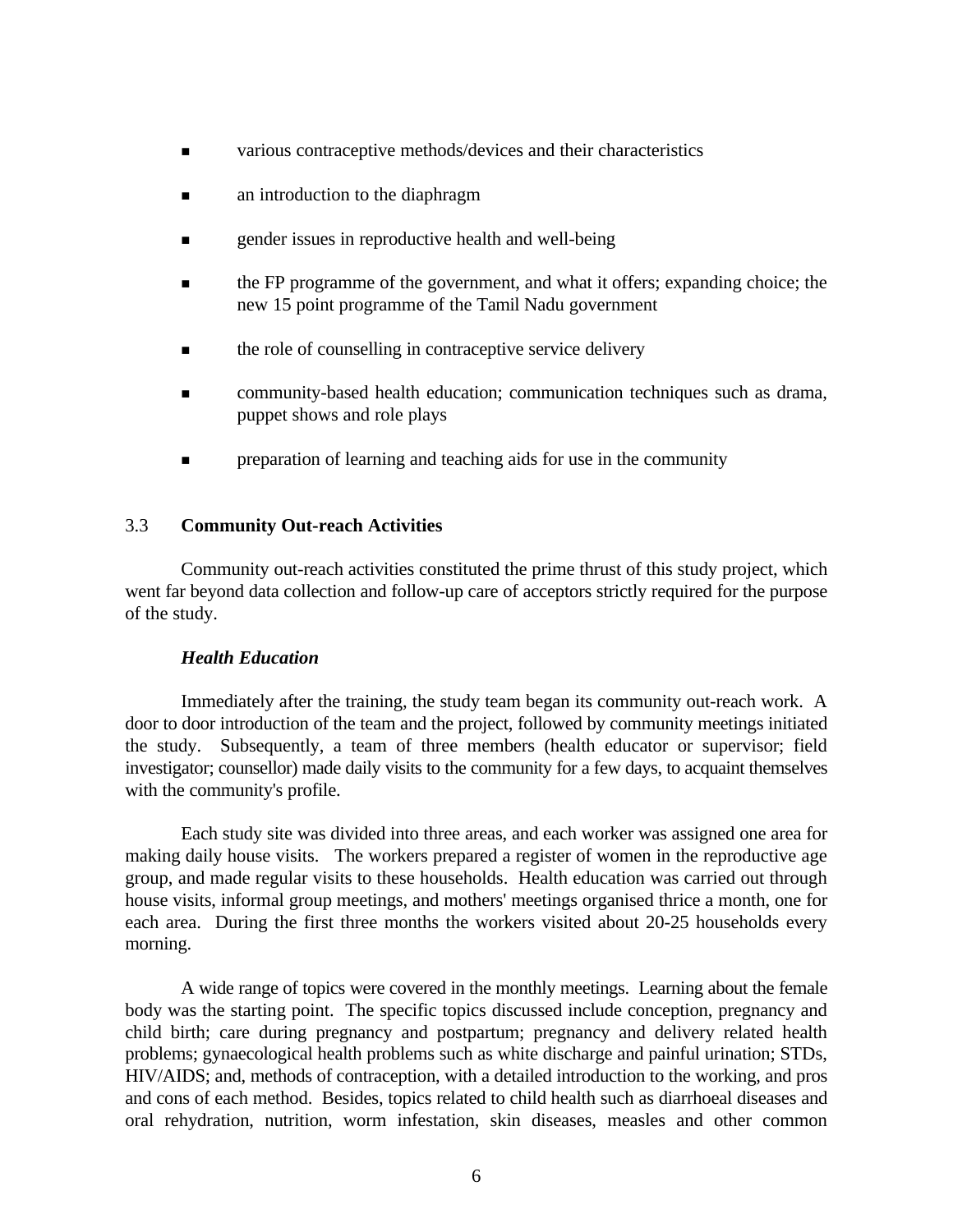communicable diseases were also taken up. A variety of communication tools were used, besides flash cards, charts and pamphlets, such as puppet shows, videos;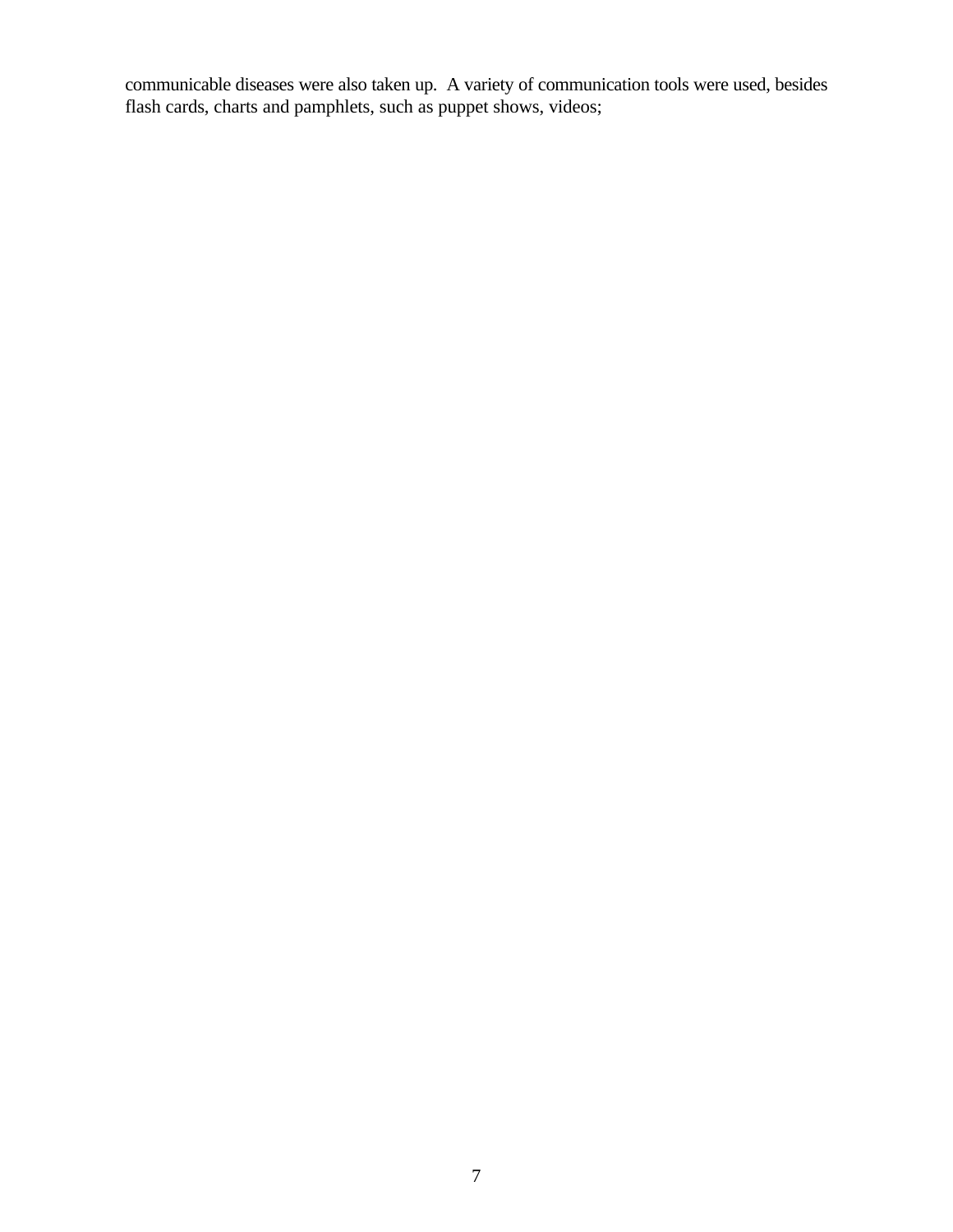audio taped plays and question/answer sessions; role plays and street theatre. Material on methods of contraception (separate pamphlets for male sterilization, female sterilization, oral pills, condoms, natural methods, diaphragm) abortion, treatment of white discharge and UTIs, antenatal and postnatal care were distributed. Health education aids were prepared by the staff based on local needs, and they also collected material from a variety of sources such as the TB hospital, AIDS cell, Directorate of Public Health, and NGOs.

Reports of these meetings reveal active participation by the local women in posing questions, clarifying doubts, and expressing their opinions. In many of the monthly meetings described above, contraception and the diaphragm was one of the topics of discussion, after the main topic had been covered. The women often had several questions about the diaphragm, and the IUD.

Questions and comments commonly raised about the diaphragm were:

- Will we not need a doctor's help to insert this each time?
- Can we use it during menstruation ?
- $\blacksquare$  Will it have side effects like the CuT ?
- **n** The rim of the diaphragm seems too thick.
- **n** Using the diaphragm daily is a bother.
- Will it not get lost in your insides?

### *Referral for reproductive health problems*

Women reporting a reproductive health problem were referred to the Punjab Association (PA) Clinics and to the Women Doctor's Association (WDA) Clinic, and their compliance with treatment was actively followed up. Given Dr. Sowmini's considerable expertise in the area of STDs, and the presence of an excellent laboratory attached to the WDA clinic, women from all three sites were referred there for persistent RTIs. About 30 women from the three communities have been treated for RTIs, STDs, and UTIs, and referred for gynaecological problems such as prolapse and incontinence.

#### *Other activities*

The study team established a very good rapport with the community through numerous activities. Whenever possible, they have tried to help women with any problem brought up during the house visits. Some examples of these are an eye camp for the elderly, and a general health check-up camp with experts from different specialisations.

To promote local leadership, `link leaders' were identified in each area from among active participants in the monthly meetings, who then received training both in the community and in occasional workshops conducted at the project office. Meetings to celebrate World Literacy day; World AIDS day; International Women's day; World Health day, were held in the communities, and major festivals like Dassera, Deepavali and Pongal were also celebrated through cultural programmes.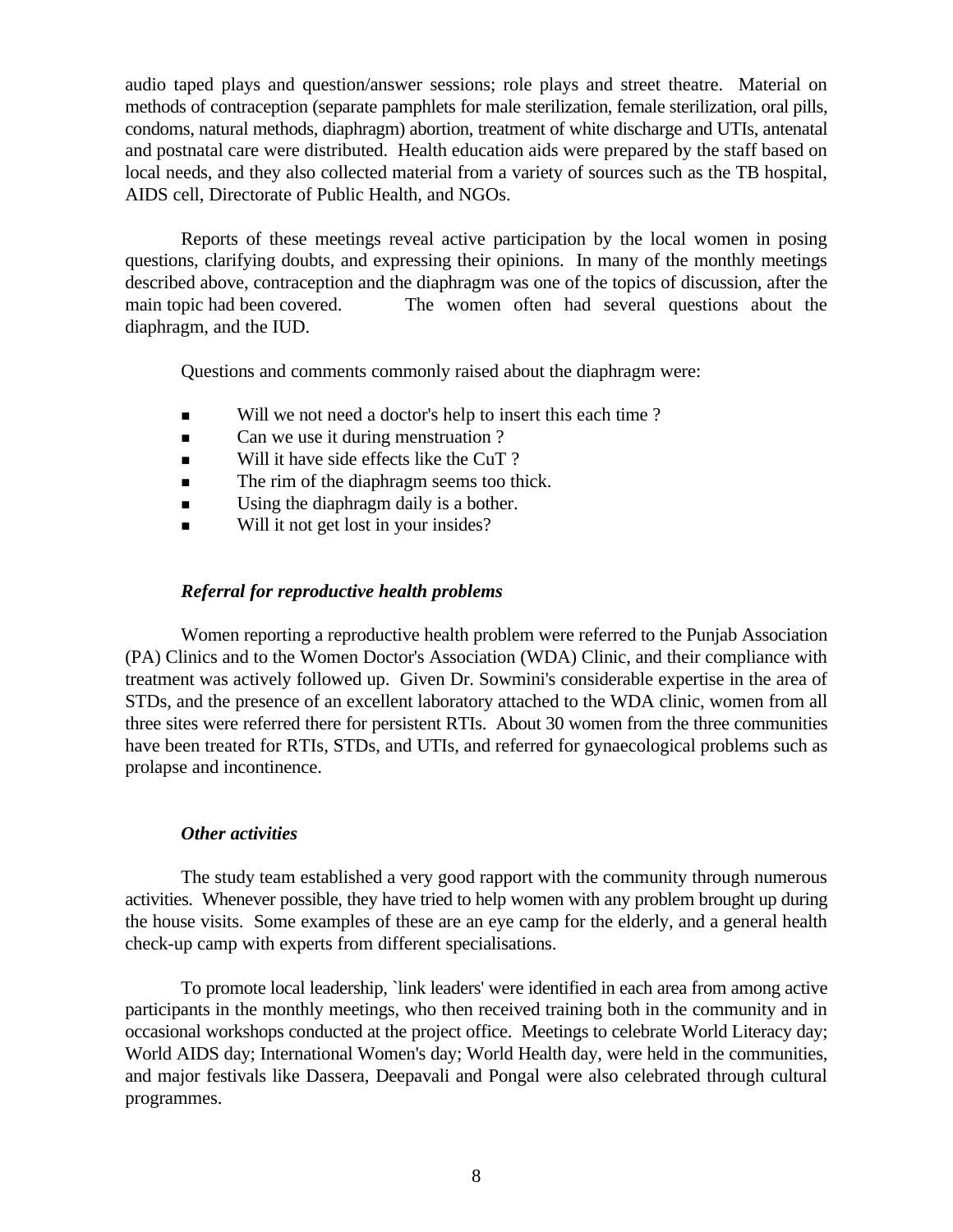The staff members worked in close cooperation with the workers of the Noon-meal Centres of the Tamil Nadu government, the Family Welfare Centre staff, the local school and with any other welfare project operating in the area. They actively assisted the Family Welfare Centre nurse in her tasks: immunisation, antenatal care and distribution of iron and folic acid tablets, and referred women for sterilisation in one of the sites: Aminjikkarai.

#### 3.4 **Diaphragm Introduction**

The diaphragms used in the study were the Wideseal diaphragms made of silicone, marketed by the Milex company. Each diaphragm came with a kit including a compact container to store the diaphragm, and 20 disposable packs of SHUR-SEAL gel packs. The active ingredient of the gel was Nonoxynol 9 (2% concentration) and each gel pack had a net weight of approximately 6gms.

Introduction of the diaphragm could not proceed as planned because of the nonavailability of the diaphragm for distribution until late March 1995. However, practical training workshops on the diaphragm were held in the interim using a few sample diaphragms.

When several women began to show an interest in using the diaphragms, workshops were held, about once in two or three months in the clinics, to teach women how to insert the diaphragms. Models were used to demonstrate to the women the female genito-urinary system, and for diaphragm insertion. The first of these was held in September 1994. Several women participated in the workshops, while a few came forward for a diaphragm fitting by the clinic doctor. The appropriate size was determined by the doctor using fitting rings. After the size was determined, the woman was given an opportunity to try putting it in and taking it out on her own. In all the study areas, the most appropriate diaphragm size was either 60mm or 65mm. No woman in the study qualified for a diaphragm size bigger than 65mm. The doctors reported that in some instances the diaphragms had enough space to fit a second cervix.

A list of women who would like to use the diaphragm was prepared and regularly updated, even while we waited for the clearance to supply these. The diaphragms became available for distribution in late March 1995. Given the long waiting list of potential clients, a camp approach had to be adopted to cater to all the women within a short period of time. A two day camp was held during 21-22 March 1995, in which women who had opted for the diaphragm over the previous three months were fitted with it. About 60 women adopted the method during these two days. An additional 37 women adopted the method during April, after which supplies ran out again. Thus by the end of June 1995, there were 97 diaphragm users in all.

### **4.0 THE STUDY METHODOLOGY**

A base line survey was carried out between November 1994-March 1995 to collect information on all women in the reproductive age group who were not adopters of a permanent method of contraception (and therefore potential diaphragm users). The survey covered all women falling in this category, and not a sample. Data collected included socio-economic backgrounds, reproductive and contraceptive histories of the women.

Follow-up of diaphragm acceptors within the first month after acceptance started from April 1995. In-depth, open-ended interviews were carried out during the first follow-up visit to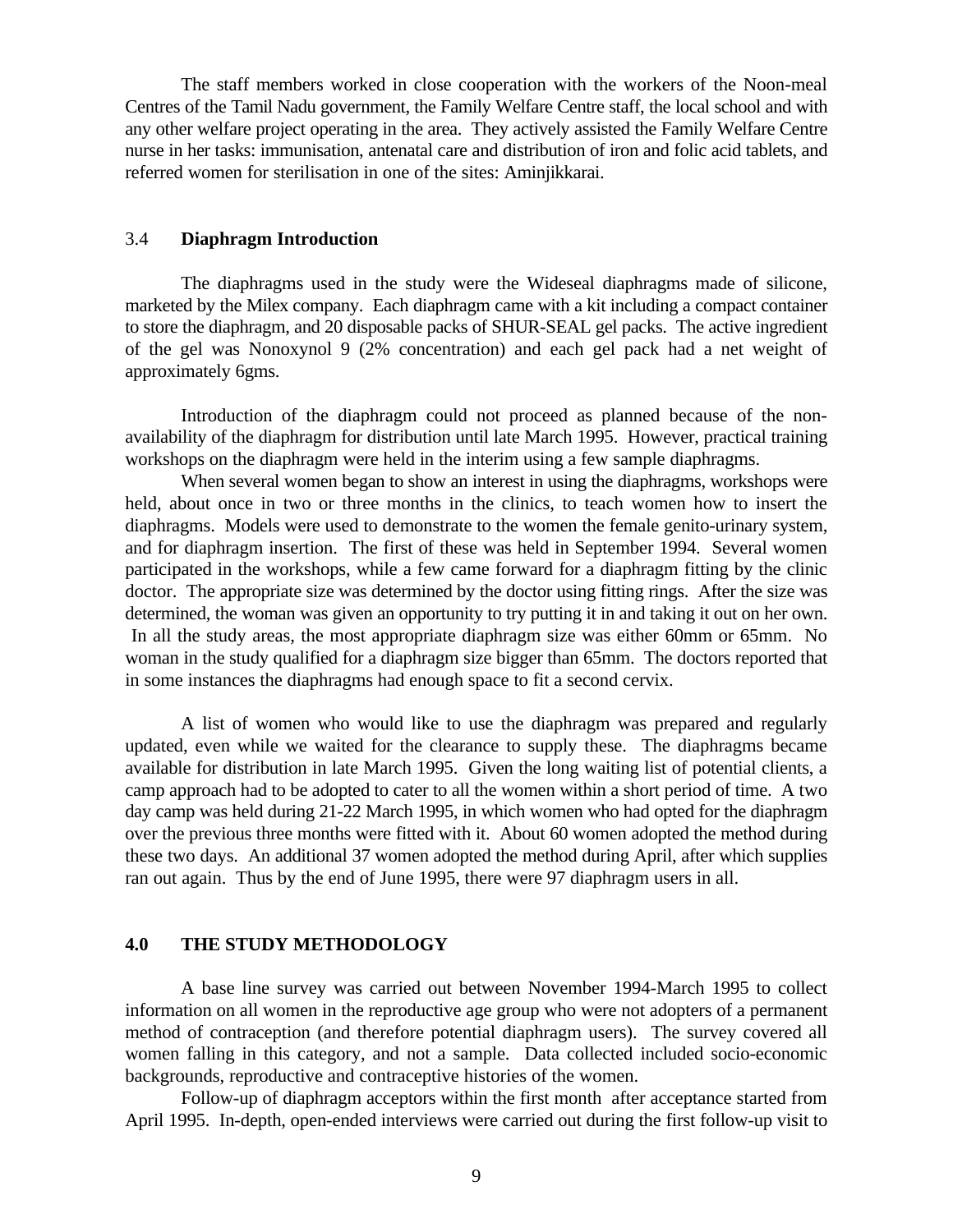document user perceptions on issues such as the method's comfort and convenience, partner attitudes, health consequences, and other factors influencing the use, maintenance, and desire to continue or discontinue the method.

Data of service-delivery factors is based on informal interviews with service providers, and direct observation.

A total of 222 women had indicated their desire to use the diaphragm in the baseline survey. However, due to the waiting period and the shortfall in supply subsequently, only 97 were able to receive supplies; most of the others had adopted other temporary methods. As a result the diaphragam acceptors are not representative of those who wanted to accept the method. We are therefore not in a position to address several of the questions we started with, regarding differences in characteristics of women who adopted the diaphragm versus those who adopted other temporary methods during the study period. The number of diaphragm users by site is given in Table 2.

Further, we have been able to follow-up the women only once, within the first month of their acceptance of the method, and to interview them. We present therefore a documentation of the profile of women who are currently diaphragm users as compared to all potential users identified by the survey, and their views of and experiences with using the diaphragm in the very first month of acceptance. Also as the maximum duration of use was two months, there is no data on use-effectiveness or continued use over a period of six months.

Despite these limitations, the study provides useful pointers on the desirability of diaphragms from poor women's point of view, their ability to learn to use it correctly and regularly despite lack of basic amenities and privacy.

#### **5.0 RESULTS**

#### 5.1 **Characteristics of Diaphragm Acceptors**

Of the 97 users, base line data is not available for 15 women (Table 2). Most of these have moved into the area since the survey (7), were away at their mother's place for delivery at the time of the survey (6), and 2 were from outside the study area. While the quantitative information presented is based on the 82 users for whom the baseline information is available, the qualitative information relates to all the 97 users.

Table 3 shows that there were a total of 1084 women in the reproductive age groups who were either using a temporary method of contraception (297), or were not using any method of contraception at the time of the base line survey (96 ever users and 691 never users). The 82 diaphragm acceptors therefore represent 8 per cent of potential users in the study area during the period covered by the study, or about 4 percent of all non pregnant women of reproductive age (2295), including those sterilized (1211).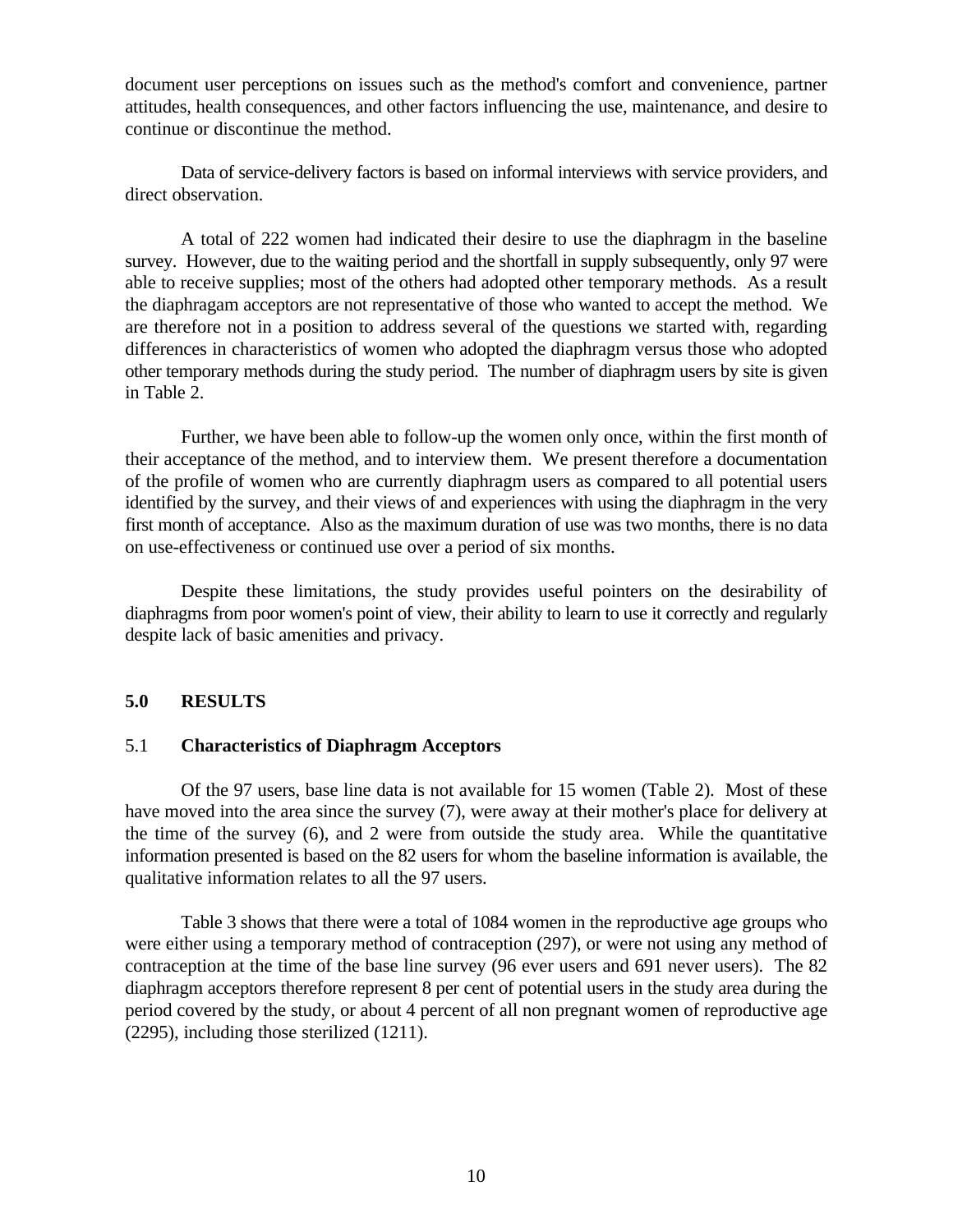#### *Socio-economic characteristics*

A few socio-economic indicators (education, work status, husband's occupation, number of rooms in the house, and access to bathrooms and toilets) were measured to detect differences, if any, in diaphragm use. Statisticlly non-significant differences were observed in diaphragm use by all the variables considered.

Contrary to expectations, a slightly higher proportion of illiterate women are diaphragm users (9 per cent) when compared to women with at least one year of education (7 per cent) (see Table 4). Similarly, a greater proportion of women whose husbands were illiterate (9.5 per cent) are users as compared to women whose husbands were not illiterate (7.1 per cent) (see Table 5).

The vast majority of study participants (92 per cent) do not work outside the home (see Table 6). However, more women from among those who are employed outside the house, particularly domestic servants, are diaphragm users (10 per cent) than those who are home based (7.3 per cent). The proportion of diaphragm users is a little higher among women whose husbands are salaried workers, with little difference between those married to men in blue collared and white collared jobs (Table 7).

While more women from houses which had three or more rooms are diaphragm users (9.9 percent) than those who have one or two rooms (7.4 percent), nearly as many women from one room houses are diaphragm users as are from two room houses (Table 8). Privacy may thus be a facilitating factor, but living in a one room abode is not a major barrier to adoption of this method.

A rather unexpected finding is the indication that the presence or absence of either a bathroom or a toilet makes no difference to diaphragm acceptance. A equal proportion of women with and without access to a bathroom, or to a toilet, are currently diaphragm users (Tables 9 and 10). Clearly women are able to incorporate hygienic use and maintenance of the diaphragm into their daily routines.

#### *Demographic Characteristics*

A higher proportion of married women in the 15-19 age group are diaphragm users (13.5 percent) when compared to other age groups (7 percent). Specifically, 7.9 per cent of women in the 20-24 age group used the diaphragm followed by 7.4 per cent in the 35-39 age group. There were no acceptors among those over forty who formed 2 per cent of current non-users of contraception. Practically all the women in this last age group have undergone sterilisation (Table 11). The data suggest that the diaphragm has an important role in delaying births, among younger women whose needs are not served by the methods currently available in the programme.

There are no diaphragm users from among nulliparous women, and women with parity 1 were as likely to be users (8.7 percent) as those with parity two or more (8.1 percent)(Table 12). Those with one surviving child were represented twice as frequently among diaphragm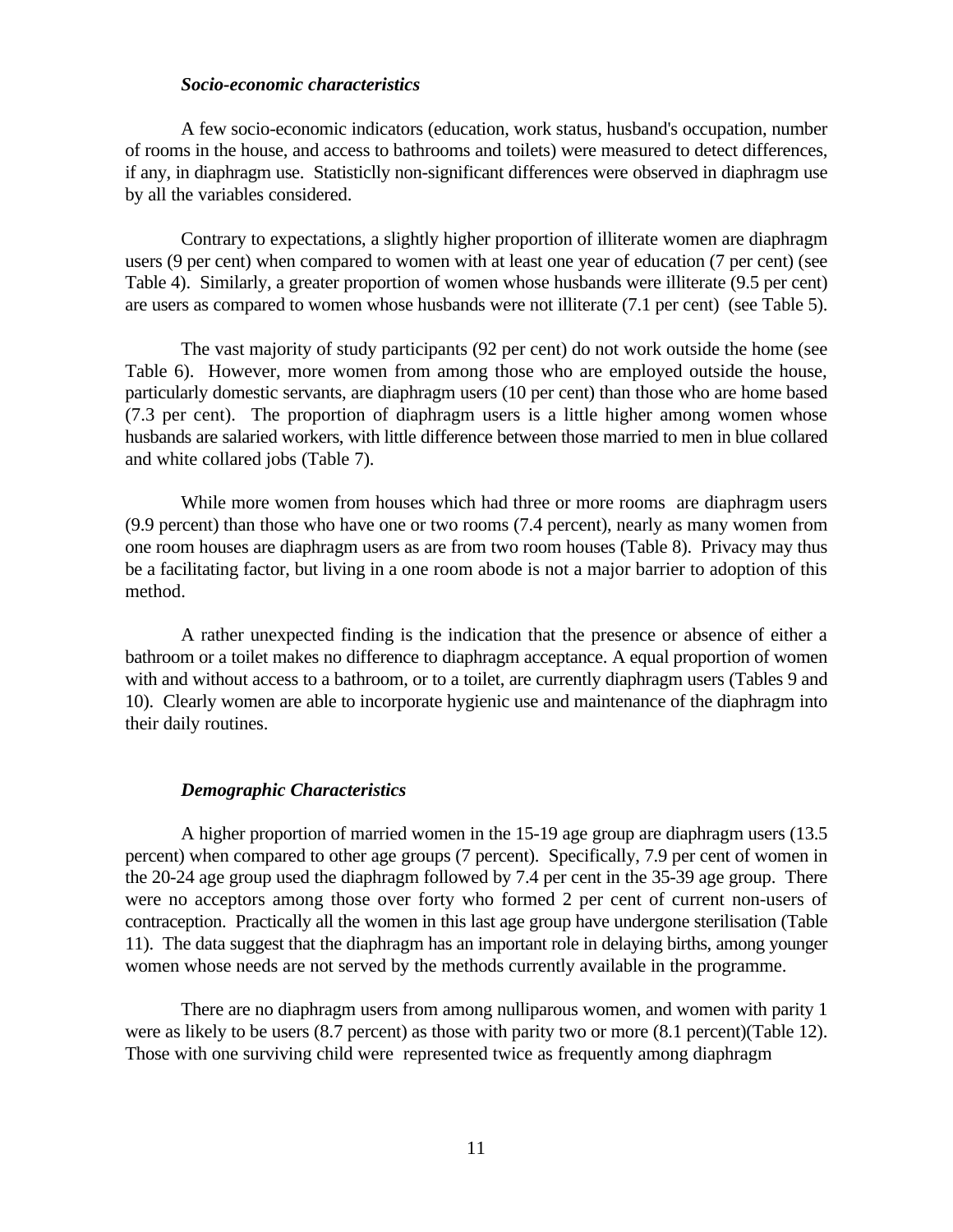users than those with two or three children (Table 13), and none of the women with four or more living children were diaphragm users. Also, no signficant differences arise in diaphragm use by the sex of surviving children.

In terms of prior use of contraception, of the 82 diaphragm users for whom we have data, 26 have switched to the diaphragm--from the pill (16), condom (4) and IUD (6). 4 were past users of the IUD, but current non-users. Nearly two-thirds (63 %) were never-users. In other words, 9 percent of temporary method users had switched and 7.5 percent of never users had accepted the diaphragm (see Table 3). The high frequency of switching suggests dissatisfaction with the method currently used, and there is no doubt that the diaphragm widens the contraceptive choice of the study participants.

#### 5.2 **Service Delivery Factors**

Counselling and information was already given in the community over repeated contacts, and women came to the clinic only after they had decided to use the diaphragm. We had provided for clinic based counsellors in each of the three clinics. However, both the prolonged period of community based education and the `diaphragm camps' did not provide scope for carrying out a typical single contact counselling session in the clinic. Given that in most instances counsellors had not only talked to the diaphragm acceptors over several months, and always accompanied them to the clinic for screening, treatment of infections or insertion of diaphragm, the need for a separate counselling session at the clinic did not arise.

Women were taught how to insert the diaphragm at the clinic. While the diaphragm was inserted, the doctor would explain to the client what she was doing, and point to the posters stuck by the side of the examining table. The women were asked to practise insertion on their own at least twice, walk around with the diaphragm and feel comfortable, before they left the clinic. They were also advised to practise insertion and removal at home. There has so far been only one instance of a woman not being able to insert the diaphragm after the initial fitting at the clinic. The field staff brought her back to the clinic, and the service providers taught her once again.

As mentioned earlier, all women opting to use the diaphragm were screened for contraindications. In only one instance was a potential user found unsuitable. She had an IUD without being aware of it. Further, the IUD was imbedded in the cervical canal, which required surgical removal. She was referred to the Kilpauk teaching hospital, and although advised to return for the diaphragm after the removal, she was not willing to adopt any method of contraception thereafter. Since a number of women were treated for RTIs in the waiting period before diaphragm availability, presence of RTIs did not feature as a problem at the time of insertion.

Service providers' attitudes to the diaphragm, as compared to the other methods they provided, underwent a significant change during the course of the study period. One of the doctors had believed that the diaphragm would not be a convenient method for young women because of a high level of sexual activity. This did not turn out to be the case (see discussion in the next section). Women's willingness and ability to learn to use the diaphragm was also an open question as far as the service providers were concerned, and they report being pleasantly surprised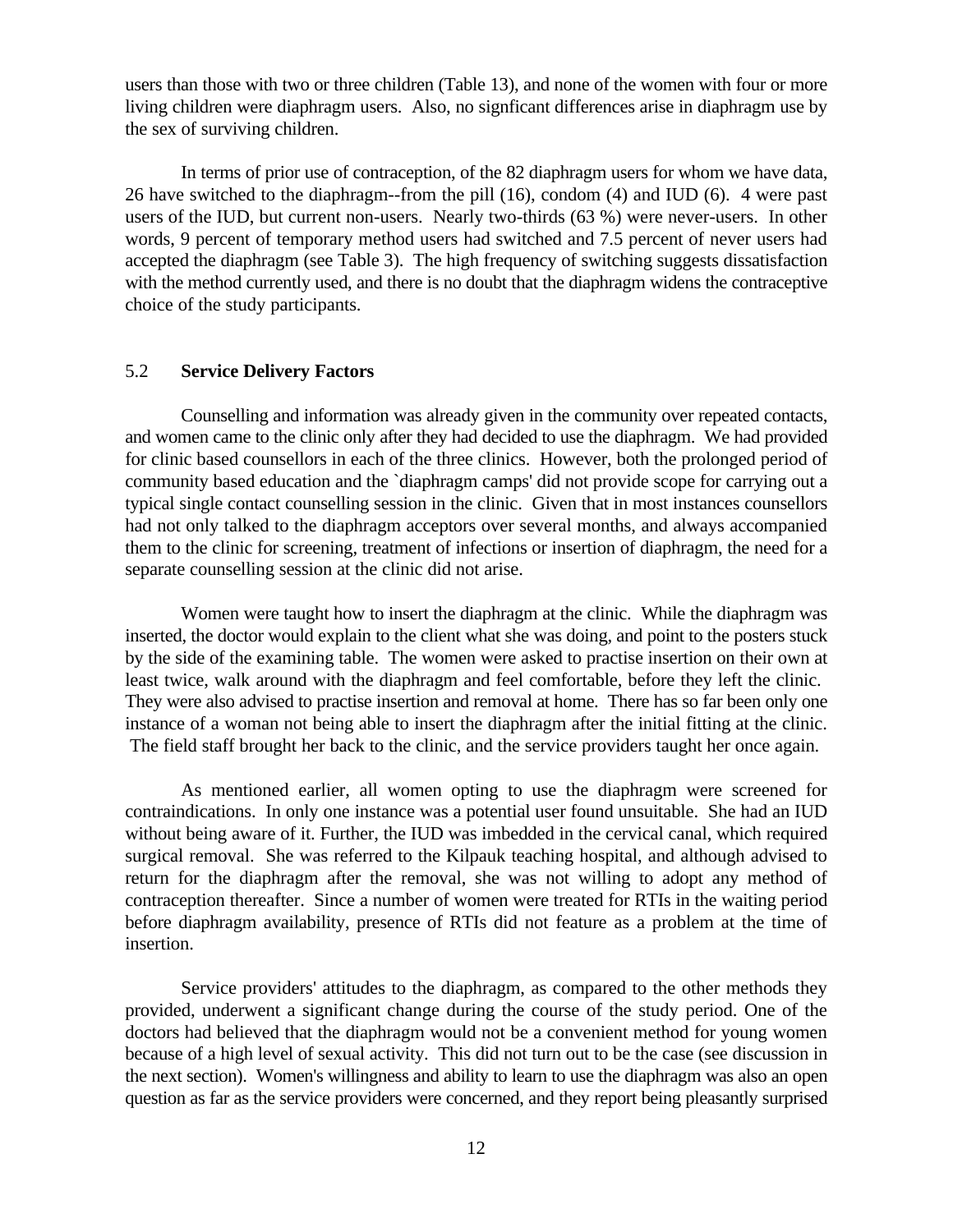by the encouraging response. They do however, have apprehensions about the method's potentially lower effectiveness, particularly related to sterilization and IUDs.

Acceptors mentioned that the kindness shown by the doctors, their willingness to explain diaphragm use in detail, and their patience in insertion training were important factors in their motivation for use of the method.

Further, two of the nurses in the Punjab Association hospital in Thiruvanmiyur themselves started using the diaphragm, and were very positive about the method. This is also likely to have been a factor in convincing the other women of the method's desirability.

#### 5.3 **Dynamics of Use**

Women reported practising diaphragm insertion at home for a couple of days before they felt confident to use it. A few said that they felt slight discomfort at first because of incorrect insertion, but later realised that when the diaphragm was correctly in place, there was no discomfort. All women reported that they applied spermicide within the dome and rim of the diaphragm. They also reported that application of the spermicide acted as a lubricant. On average, a 6gm spermicide packet was used for two applications.

They inserted the diaphragm in the bathroom or toilet, even if these were public facilities. Removal was sometimes in the bathroom, and sometimes at home behind closed doors. All of them washed the diaphragm in luke warm water, powdered it and stored it in the container. The container was safely kept in a cupboard or in the trunk box containing their clothes.

 All women but four reported using the diaphragm every time they had sexual intercourse. The defaulters had various problems: the sudden arrival of the husband one afternoon from work followed by sexual intercourse; presence of relatives in the house which made taking the diaphragm out from the trunk a little tricky (the woman did not want them to know); and forgetting to take the diaphragm along when travelling.

The reason for regular use of the majority turned out to be rather unexpected: infrequent sexual contact. No one reported more than 4-5 sexual contacts over the one month during which they had used the diaphragm. Qualitative information suggests that several of the husbands were migrant workers or worked on night shifts and their work schedules determined the frequency of sexual intercourse. It appears that the women prefer a method they could use as the need arose than one which was either in their body or had to be taken everyday. The discomfort and side effects of other methods was also a contributory factor.

Only one instance of a husband not being in favour of the diaphragm was cited. The woman, however, went ahead and used the diaphragm, and the husband did not find out till he was told! Women also reported that there was no feeling of discomfort or difference during sexual intercourse, to the extent that the husbands did not even realise its presence.

#### 5.4 **Reasons for the Acceptance of the Diaphragm**

A total of 97 women accepted the diaphragm and several more were willing to use it but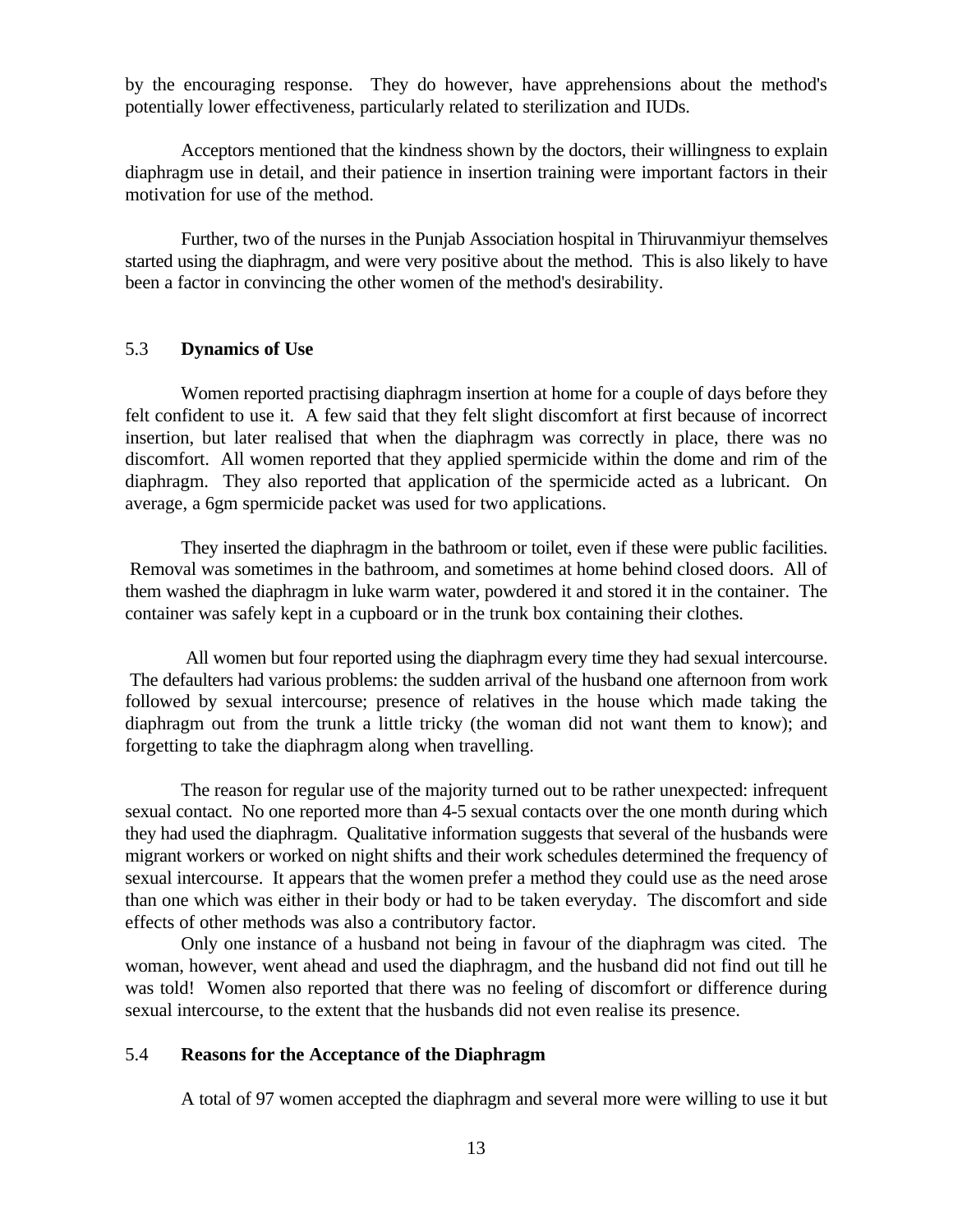could not be part of the study due to the constraints of diaphragm supply. There appear to be several reasons for the popularity of the diaphragm. One appears to be the satisfaction of unmet need for contraception by the diaphragm. The range of methods usually offered in the family planning programme do not seem to address the specific needs of these women. For instance, the diaphragm suited women with intermittent sexual exposure. In addition, women reported the lack of side effects and discomfort associated with other methods, particularly the IUD, as a positive feature of the diaphragm.

Women who had switched from the IUD and the pill said they preferred the diaphragm because it did not harm or affect their health. These perceptions are however based on the information provided and their experience over one month of diaphragm use. Women whose partners were earlier using the condom said that they felt safer, and more in control using the diaphragm because their husbands sometimes forgot or were reluctant to use the condom, depending on their mood. One woman said that since she had a small baby and did not want to get pregnant again, she used to avoid sex and this often led to bitter quarrels between herself and her husband. With the diaphragm, this situation has changed.

Finally, the community outreach activities and the behaviour of the doctors at the clinics were important catalysts. The approach of the community outreach workers was different from the family planning motivators who work in the same areas. The lack of pressure and treatment for all ailments helped the credibility of the study. In addition, the behaviour of the doctors at the clinics which was unlike that at public clinics which the women normally used was a positive element.

Some views on the types of women who might be helped by the diaphragm include:

- women who had infants and were breastfeeding, and who also therefore had sex infrequently.
- women who were unable to undergo sterilisation because of poor health.
- women who had small children and would prefer to wait for two or three years before adopting a permanent method
- women whose husbands were working on jobs that kept them away from home a lot of the time
- older women who had sex infrequently, but could 'get caught' nevertheless, with an unwanted pregnancy.

The general feeling was that the method did not particularly require sophistication, education or facilities beyond the basics. According to one of the respondents,`It (effective use of the diaphragm) all depends on the woman's *"samarthyam*"' - cleverness, ability to convince her husband, level of motivation. And there was evidence of a very high level of all these among the women.

In conclusion, women's response to the diaphragm as a contraceptive method of choice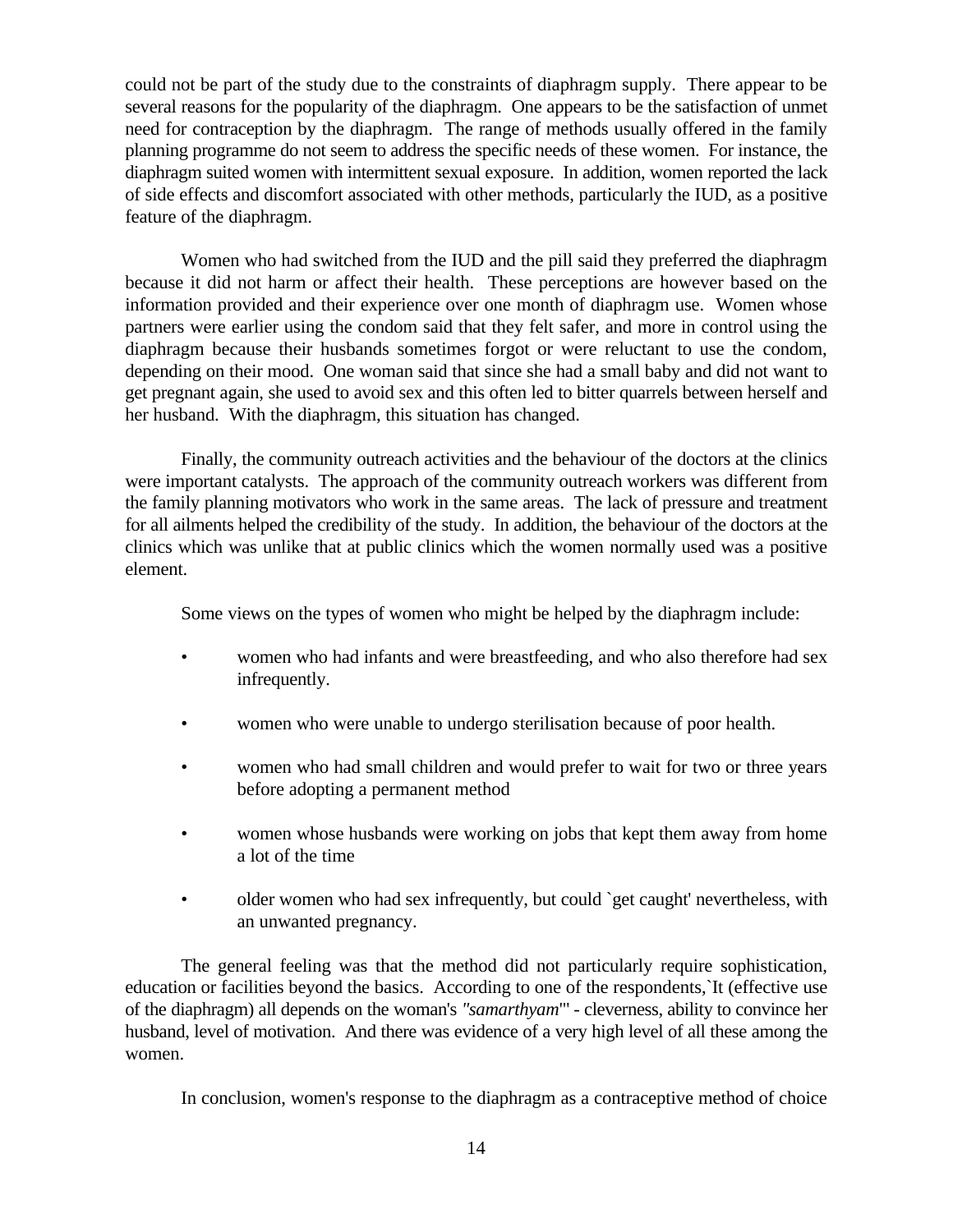was very encouraging, and in fact far beyond expectations. It is unfortunate that the study could not assess acceptability because of problems of diaphragm supply. Our findings show that even women in resource poor settings are able to use the diaphragm consistently and correctly, if adequate training support is provided and if the quality of care is good. Several of the problems in use identified by studies from other developing countries were not an issue here at least in the short period following adoption. Inclusion of the diaphragm among the methods offered by the FP programme would meet the needs of a not insignificant proportion of women at least in those states of India where women do not need convincing about the benefits of contraception, but are looking for a more appropriate method given their specific circumstances.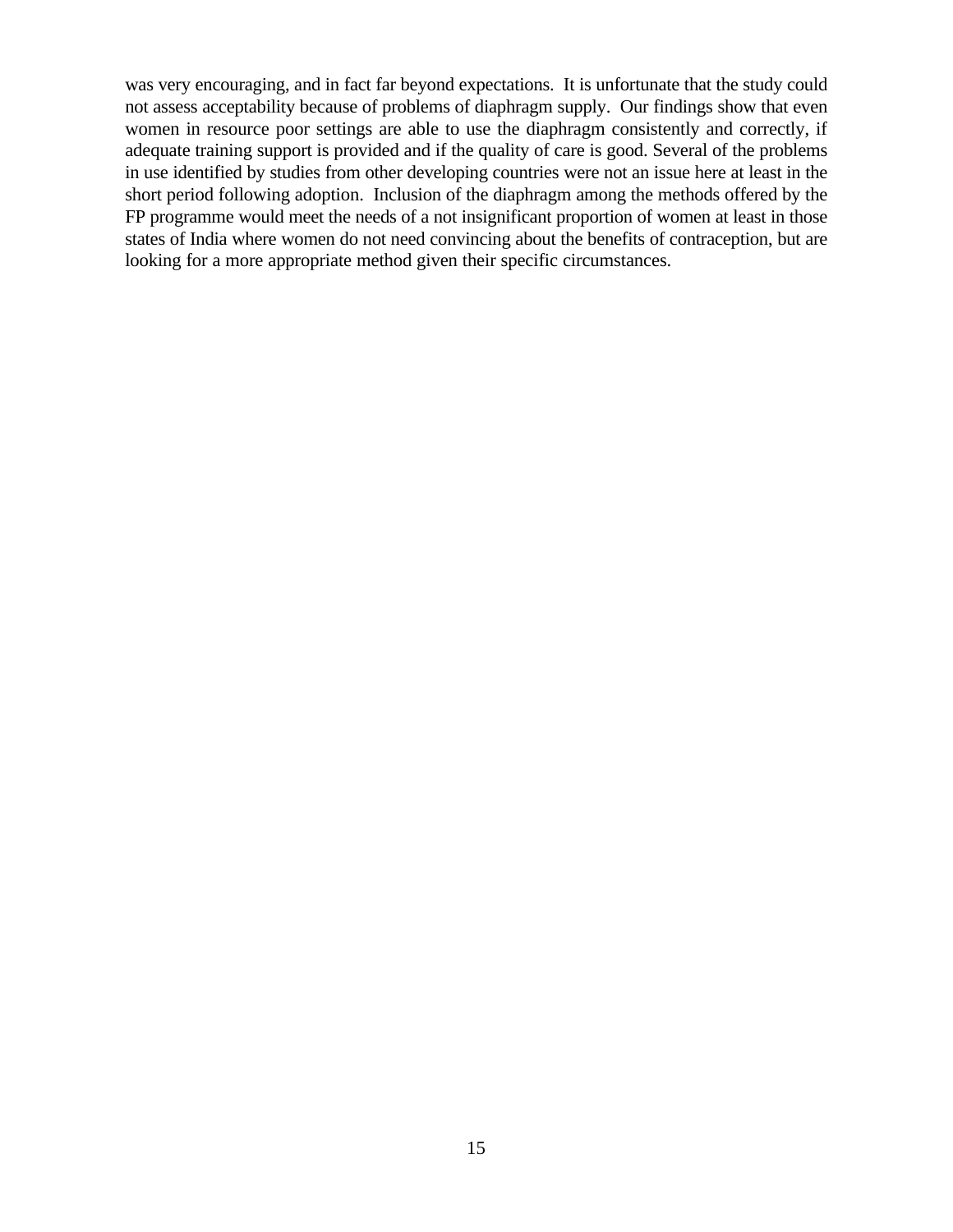#### **BIBLIOGRAPHY**

- 1. ABHAYARATNE, O.E.R. and JAYEWARDENE, CHS.(1968). "The Contraceptive methods" in *Family Planning in Ceylon*, Colombo, Sri Lanka, pp 73-78.
- 2. BARETTO, F.R.(1974). "Knowledge, attitudes, and practice of Family Planning in the Philippines, 1972", *Studies in Family Planning* 5(9), September, pp 294-299.
- 3. BONE, M (1973). *Family Planning Services in England and Wales*, London, Her Majesty's Stationery Office.
- 4. CARPENTER, C.B. (1972). "Psychological aspects of family planning," *Occupational Health Nursing*, 20:July, pp 7-12.
- 5. CHANDRASEKARAN, C. and KUDER, K (1965). *Family Planning through clinics: report of a survey of Family Planning clinics in Greater Bombay*, Bombay : Bombay Allied Publishers Private Limited.
- 6. Di GIACOMO do LAGO (1993). *Acceptability and use effectiveness of the diaphragm among low income women in Sao Paulo*. Institute of Health, Sao Paulo.
- 7. DJERASSI, C (1974). "Fertility limitation through contraceptive steroids in the People's Republic of China", *Studies in Family planning*, 5 (1) : January, pp 13-30.
- 8. HASSOUNA, M.T. (1981). "The barrier method study project", *Population Studies* (55), October-December, pp 45-49.
- 9. HOUSER, B.B. and BECKMAN, L.J. (1978). "Examination of contraceptive perceptions and usage among Los Angeles county women". *Contraception* 18 (1). July, pp 7-18.
- 10. LEETON, J and EYLES, M (1973). "A study of 2.245 women attending a hospital Family Planning Clinic in Melbourne and the effect of the clinic of hospital birth rate". *Medical Journal of Australia*, 2 (2), July 14, pp. 67- 70.
- 11. PEEL, J. and POTTS, M. (1969). "Diaphragms and caps" in Peel, J and Potts, M. *Text book of Contraceptive Practice*. Cambridge : Cambridge University Press. pp 62-73.
- 12. POTTS, D.M. (1974). "Effectiveness, safety, acceptability and practicability" (Mimeo).
- 13. RAGHEB et al. (1982). "Women's acceptability of the condom and diaphragm in Shatty, Family Planning Clinic in Alexandria," *Population Studies*, (56), October - December, pp 17-29).
- 14. RINDFUSS, R, and WESTOFF, C.F. "The initiation of contraception" *Demography*, 11(1), February pp 75-87.
- 15. SHERRIS, J.D (1984). "New Developments in Vaginal Contraception" *Population Reports on Barrier Methods*, series H, No.7, Jan-Feb.pp. H 157 - H190.
- 16. TIETZE, (1971). "Effectiveness of contraceptive methods" in Diczfalusy, E and Borell, U. (ed.) *Control of Human Fertility* (Proceedings of the 15<sup>th</sup> Nobel Symposium, Soder garn. Sweden May 27-29, 1970) New York : John Wiley.
- 17. VESSEY, M and WIGGINS, P (1974). "Use-effectiveness of the diaphragm in a selected Family Planning Clinic Population in the United Kingdom" *Contraception* 9(1): January, pp 15-21.
- 18. WORTMAN, J. (1976). "The diaphragm and other International Barrier Methods : A Review". *Population Reports On Barrier Methods*, series H, Number 4, January, pp.H - 57 - 75.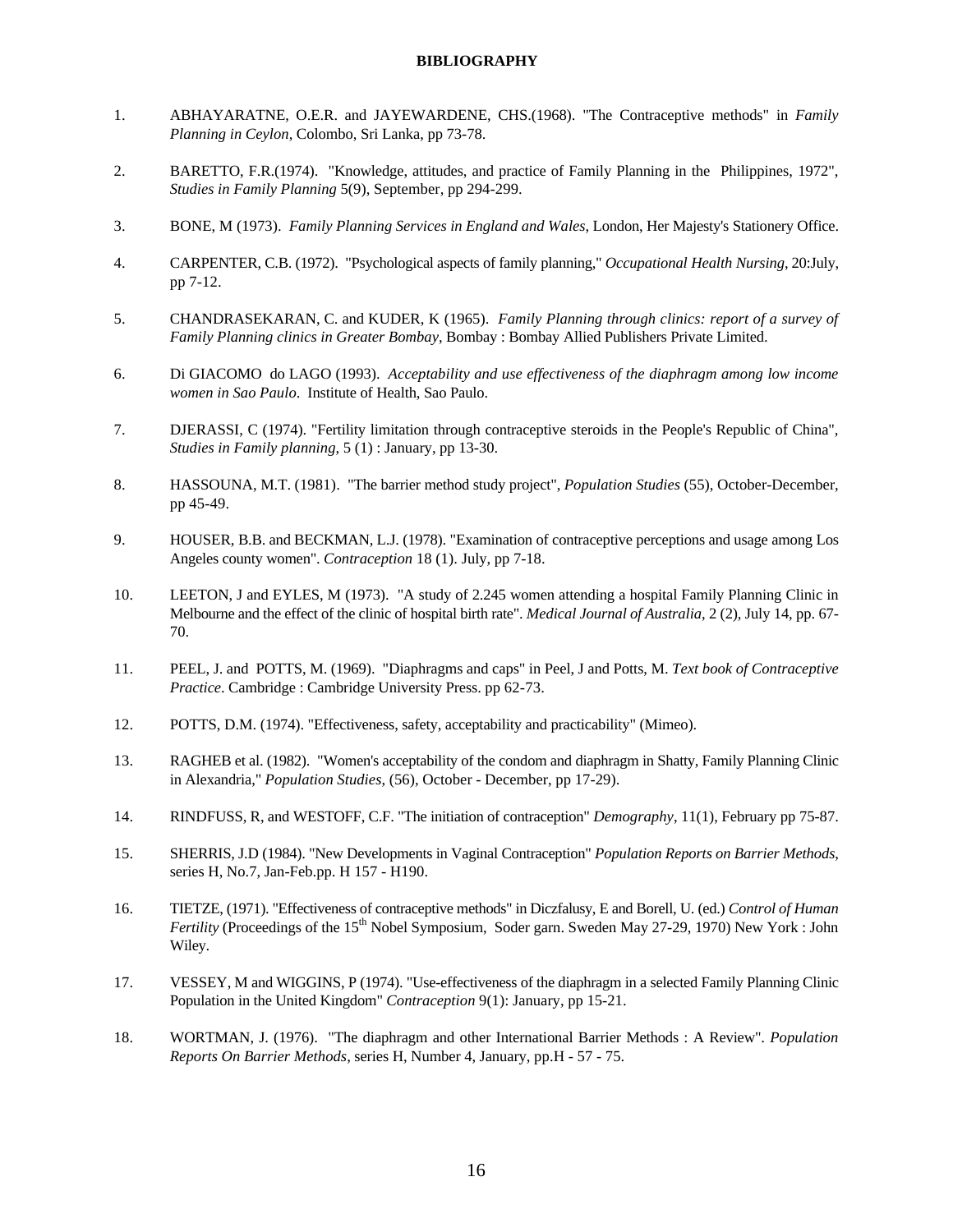| Area          | Households | Population | Children<br>$0-5$ years | Currently<br>married<br>women | Ante-natal<br>mothers | Users of<br>permanent<br>methods | Users of<br>temporary<br>methods | Non users | <b>CPR</b> |
|---------------|------------|------------|-------------------------|-------------------------------|-----------------------|----------------------------------|----------------------------------|-----------|------------|
| Royapettah    | 1054       | 4758       | 1403                    | 714                           | 53                    | 347                              | 74                               | 240       | 63.7       |
| Aminjikarai   | 1052       | 4566       | 1331                    | 787                           | 43                    | 443                              | 79                               | 222       | 70.2       |
| Thiruvanmiyur | 1227       | 6224       | 1666                    | 928                           | 38                    | 421                              | 144                              | 325       | 63.5       |
| Total         | 3333       | 15548      | 4400                    | 2429                          | 134                   | 1211                             | 297                              | 787       | 65.7       |

Table 1: **Total Population and Households in the Study Site**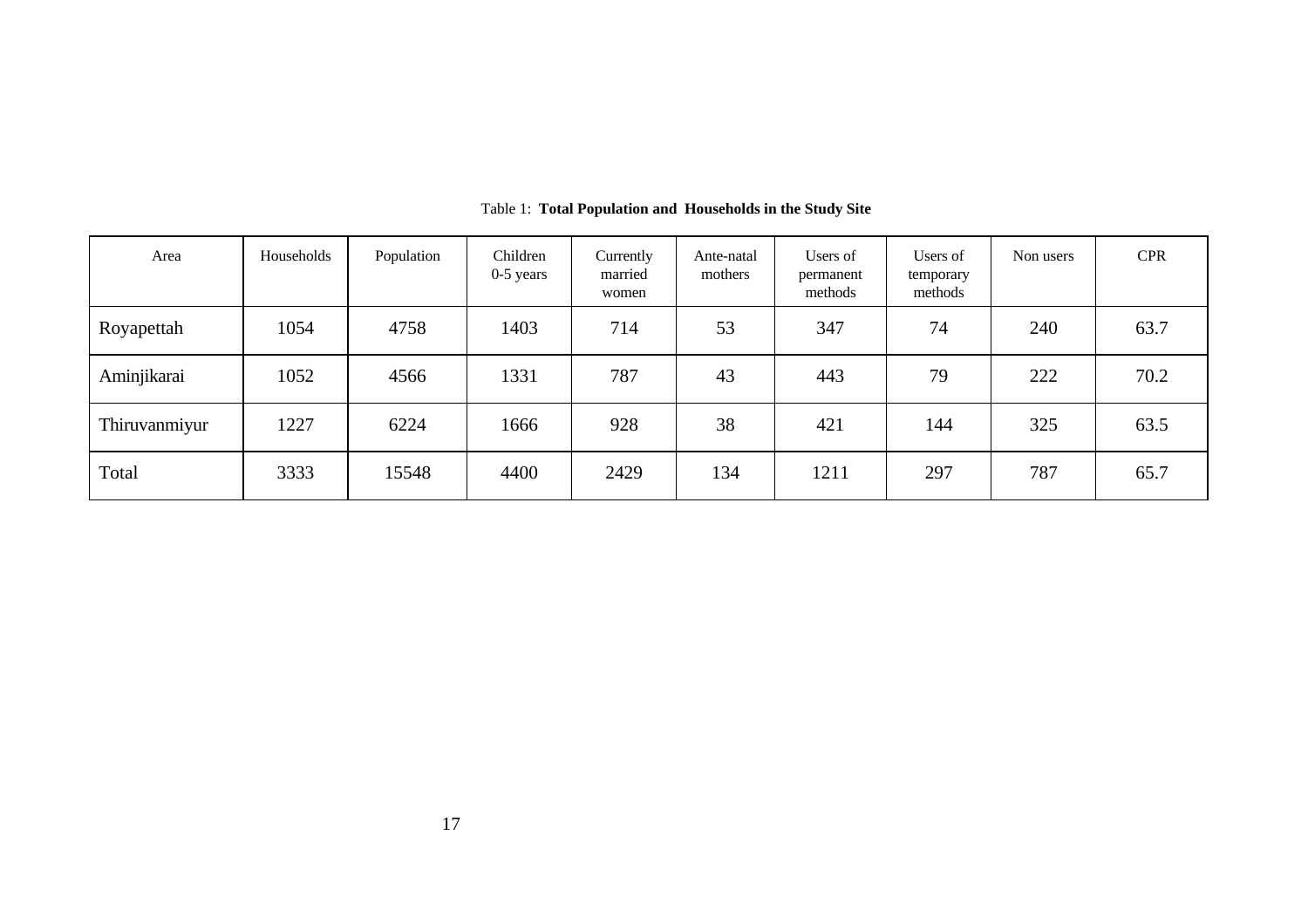| Diaphragm Users            | Royappettah | Aminjikkarai | Thiruvanmiyur | Total     |
|----------------------------|-------------|--------------|---------------|-----------|
| Enumerated in base<br>line | 27          | 23           | 32            | 82        |
| Moved in<br>later/outsider |             | 3            |               | 15        |
| Total                      | 34          | 26           | 37            | $Q^{\pi}$ |

## Table 2: **Total Number of Diaphragm Users by Study Site**

Table 3: **Contraceptive Status before Acceptance of Diaphragm**

| Contraceptive use                  | Royappettah    |     | Aminjikkarai   |     | Thiruvanmiyur  |     | Total                   |      |
|------------------------------------|----------------|-----|----------------|-----|----------------|-----|-------------------------|------|
| status                             | Diaph.<br>user | All | Diaph.<br>user | All | Diaph.<br>user | All | Diaph.<br>user          | All  |
| User of<br>temporary<br>method     | 7              | 74  | 11             | 79  | 8              | 144 | 26<br>(8.8)             | 297  |
| Ever user,<br>current non-<br>user | 3              | 40  | $\overline{0}$ | 10  | $\mathbf{1}$   | 46  | $\overline{4}$<br>(4.2) | 96   |
| Never user                         | 17             | 200 | 12             | 212 | 23             | 279 | 52<br>(7.5)             | 691  |
| Total                              | 27             | 314 | 23             | 301 | 32             | 469 | 82<br>(7.6)             | 1084 |

Note: 15 diaphragm users were not enumerated in the base line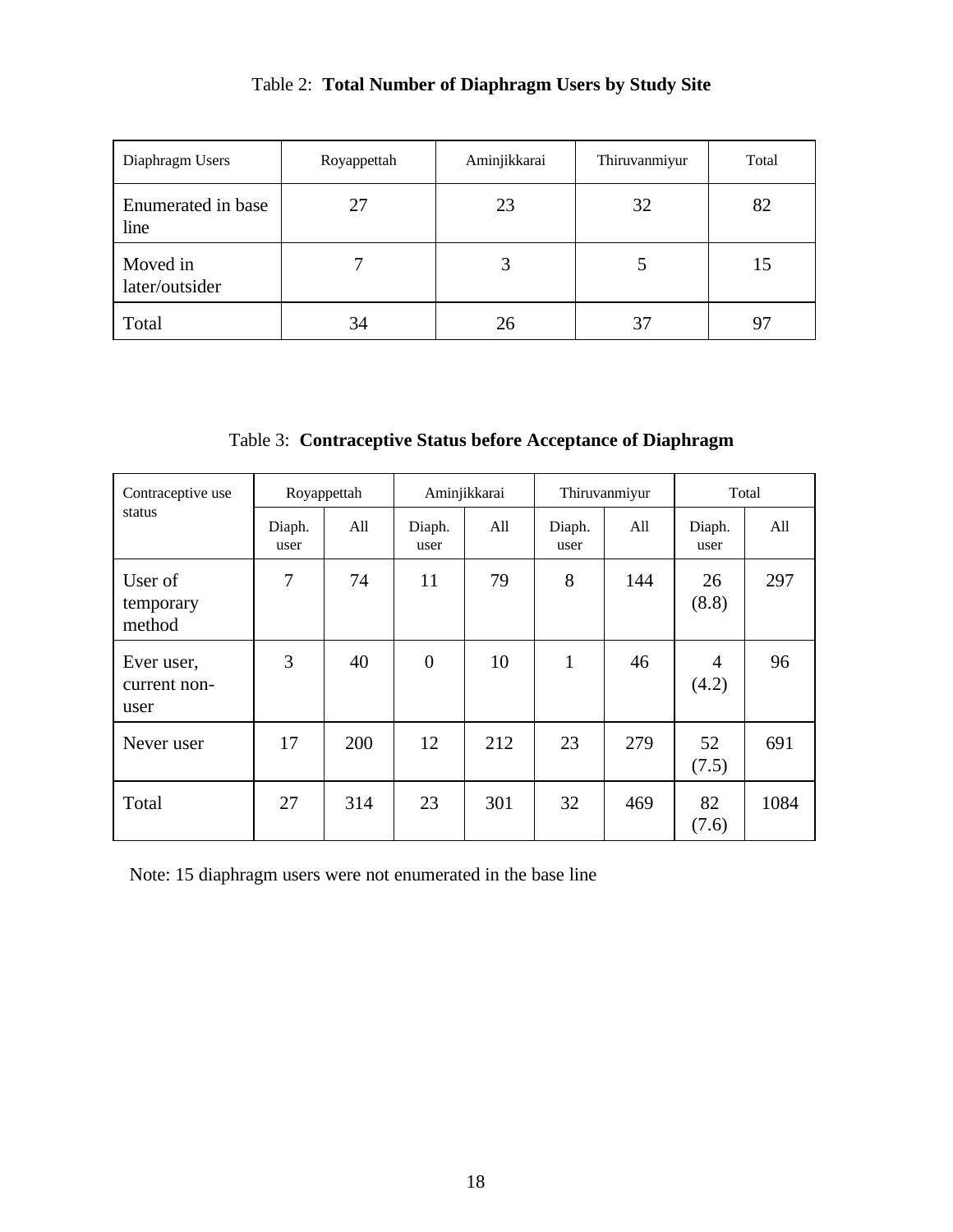| Years of schooling |                | Royappettah |                | Aminjikkarai |                | Thiruvanmiyur |                          | Total |
|--------------------|----------------|-------------|----------------|--------------|----------------|---------------|--------------------------|-------|
|                    | Diaph.<br>user | All         | Diaph.<br>user | All          | Diaph.<br>user | All           | Diaph.<br>User           | All   |
| 0 years            | $\overline{2}$ | 55          | 11             | 114          | 16             | 157           | 29<br>$(9\%)$            | 326   |
| 1-4 years          | $\mathbf{1}$   | 19          | $\overline{0}$ | 11           | $\overline{2}$ | 32            | 3<br>$(4.8\%)$           | 62    |
| 5-9 years          | 12             | 126         | 10             | 114          | 13             | 204           | 35<br>$(7.9\%)$          | 444   |
| $10-12$ years      | 10             | 102         | $\overline{2}$ | 55           | $\mathbf{1}$   | 69            | 13<br>$(5.8\%)$          | 226   |
| $13+ years$        | $\overline{2}$ | 12          | $\overline{0}$ | 7            | $\overline{0}$ | 7             | $\overline{2}$<br>(7.7%) | 26    |
| Total              | 27             | 314         | 23             | 301          | 32             | 469           | 82                       | 1084  |

Table 4: **Diaphragm Users by Years of Schooling**

Table 5: **Diaphragm Users by Husband's Years of Schooling**

| Years of schooling |                  | Royappettah | Aminjikkarai   |     | Thiruvanmiyur  |     | Total                       |      |  |
|--------------------|------------------|-------------|----------------|-----|----------------|-----|-----------------------------|------|--|
|                    | Diaph.<br>user   | All         | Diaph.<br>user | All | Diaph.<br>user | All | Diaph.<br>user              | All  |  |
| 0 years            | $\overline{4}$   | 40          | 9              | 79  | 7              | 91  | 20<br>$(9.5\%)$             | 210  |  |
| 1-4 years          | $\boldsymbol{0}$ | 10          | $\overline{0}$ | 5   | $\overline{2}$ | 22  | $\overline{2}$<br>$(1.5\%)$ | 37   |  |
| 5-9 years          | 8                | 119         | 10             | 113 | 14             | 210 | 32<br>$(7.2\%)$             | 442  |  |
| $10-12$ years      | 12               | 125         | 3              | 89  | 8              | 133 | 23<br>$(6.6\%)$             | 347  |  |
| $13+$ years        | 3                | 20          | $\mathbf{1}$   | 15  | $\mathbf{1}$   | 13  | 5<br>$(10.4\%)$             | 48   |  |
| Total              | 27               | 314         | 23             | 301 | 32             | 469 | 82                          | 1084 |  |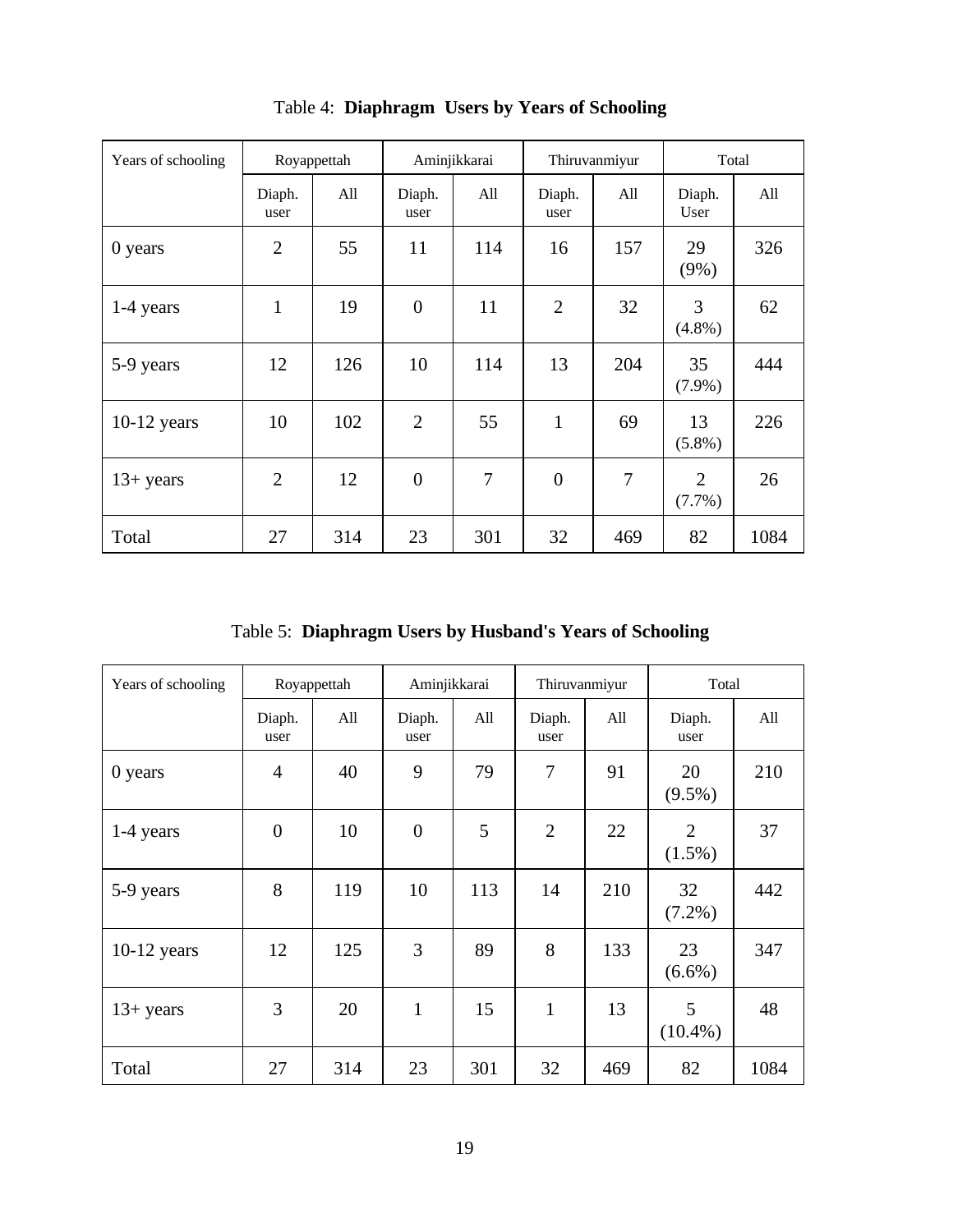| Occupation                             | Royappettah    |                | Aminjikkarai   |     | Thiruvanmiyur  |                | Total           |      |
|----------------------------------------|----------------|----------------|----------------|-----|----------------|----------------|-----------------|------|
|                                        | Diaph.<br>user | All            | Diaph.<br>user | All | Diaph.<br>user | All            | Diaph.<br>user  | All  |
| Home Based                             | 25             | 305            | 19             | 251 | 29             | 439            | 73<br>$(7.3\%)$ | 995  |
| Domestic<br>servants                   | $\overline{2}$ | 7              | 3              | 25  | $\overline{2}$ | 14             | 7<br>$(15.2\%)$ | 46   |
| Unskilled<br>manual workers            | $\overline{0}$ | $\overline{0}$ | $\overline{0}$ | 5   | $\overline{0}$ | 3              | $\theta$        | 8    |
| Skilled/Blue<br>collar jobs            | $\overline{0}$ | $\overline{0}$ | $\overline{0}$ | 15  | $\mathbf{1}$   | $\overline{4}$ | 1<br>$(5.2\%)$  | 19   |
| Teachers,<br>nurses, office<br>workers | $\overline{0}$ | $\overline{2}$ | $\mathbf{1}$   | 5   | $\overline{0}$ | 9              | 1<br>$(6.3\%)$  | 16   |
| Total                                  | 27             | 314            | 23             | 301 | 32             | 469            | 82              | 1084 |

Table 6: **Diaphragm Users by their Occupational Status**

Table 7: **Diaphragm Users by Husband's Occupation**

| Occupation                      |                | Royappettah |                | Aminjikkarai   |                | Thiruvanmiyur |                             | Total |
|---------------------------------|----------------|-------------|----------------|----------------|----------------|---------------|-----------------------------|-------|
|                                 | Diaph.<br>User | All         | Diaph.<br>User | A11            | Diaph.<br>User | All           | Diaph.<br>User              | A11   |
| Unskilled<br>manual             | 7              | 103         | 15             | 196            | 17             | 230           | 39<br>$(7.4\%)$             | 529   |
| Skilled manual                  | 9              | 111         | 3              | 32             | 5              | 111           | 17<br>(6.7%)                | 254   |
| <b>Salaried Blue</b><br>collar  | 7              | 45          | 3              | 42             | $\overline{4}$ | 53            | 14<br>$(10\%)$              | 140   |
| Business/trade                  | 1              | 24          | $\mathbf{1}$   | 12             | $\overline{4}$ | 49            | 6<br>$(7.1\%)$              | 85    |
| <b>Salaried White</b><br>collar | $\overline{2}$ | 22          | $\mathbf{1}$   | 12             | $\mathbf{1}$   | 10            | 4<br>$(9.1\%)$              | 44    |
| Others                          | 1              | 9           | $\overline{0}$ | $\overline{7}$ | $\mathbf{1}$   | 16            | $\overline{2}$<br>$(6.3\%)$ | 32    |
| Total                           | 27             | 314         | 23             | 301            | 32             | 469           | 82                          | 1084  |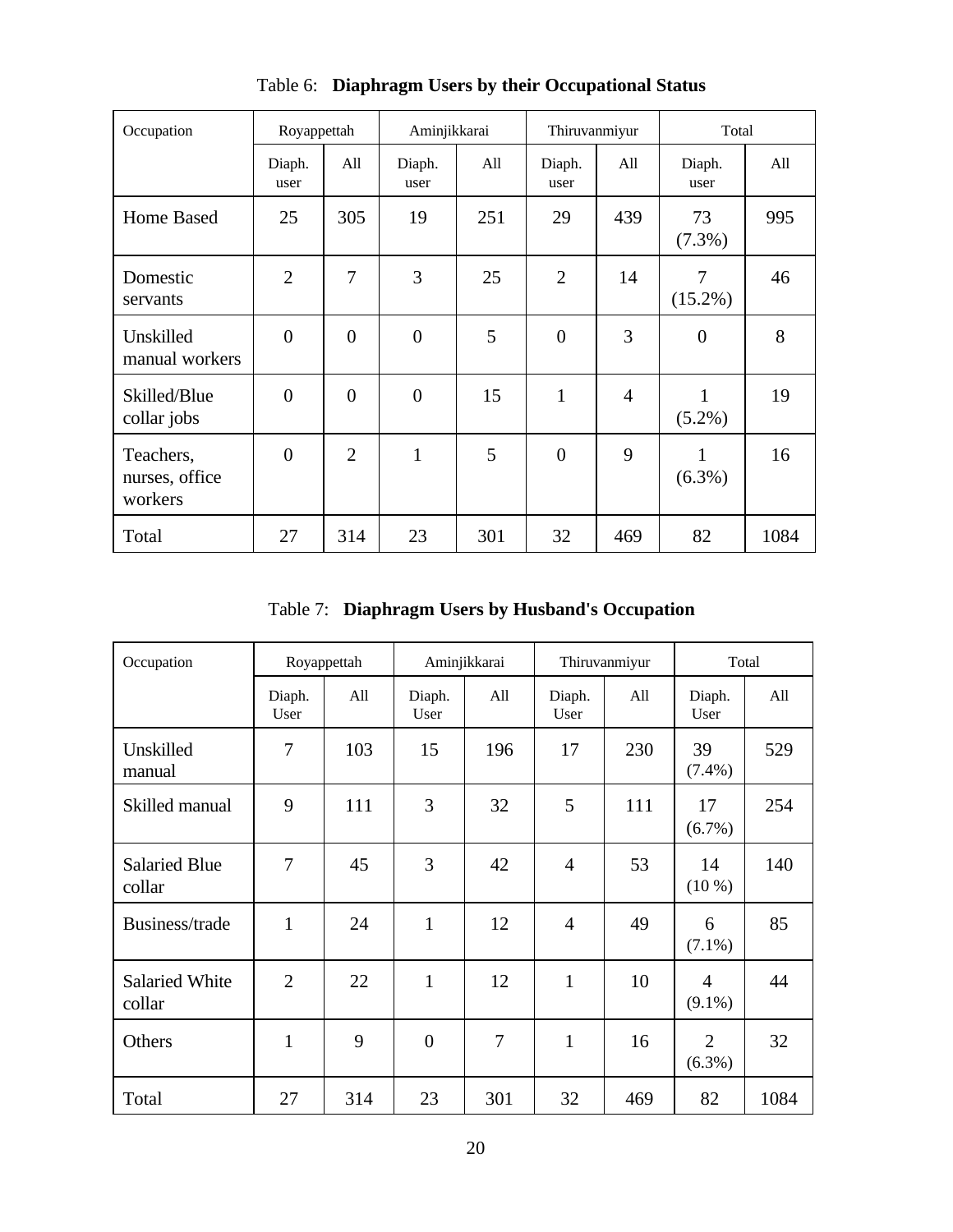| Number of rooms |                 | Royappettah |                  | Aminjikkarai   |                  | Thiruvanmiyur  |                 | Total |  |
|-----------------|-----------------|-------------|------------------|----------------|------------------|----------------|-----------------|-------|--|
|                 | Diaph.<br>users | All         | Diaph.<br>users  | All            | Diaph.<br>users  | All            | Diaph.<br>users | All   |  |
| $\mathbf{1}$    | 10              | 105         | 16               | 202            | 29               | 392            | 55<br>(7.9)     | 699   |  |
| $\overline{2}$  | 10              | 160         | $\overline{7}$   | 86             | 3                | 68             | 20<br>(6.4)     | 314   |  |
| 3               | 3               | 23          | $\boldsymbol{0}$ | 10             | $\boldsymbol{0}$ | 6              | 3<br>(7.7)      | 39    |  |
| $\overline{4}$  | $\overline{2}$  | 13          | $\overline{0}$   | $\overline{0}$ | $\overline{0}$   | $\overline{2}$ | 2<br>(13.3)     | 15    |  |
| $5+$            | $\overline{2}$  | 13          | $\overline{0}$   | 3              | $\overline{0}$   | $\mathbf{1}$   | 2<br>(11.7)     | 17    |  |
| Total           | 27              | 314         | 23               | 301            | 32               | 469            | 82              | 1084  |  |

Table 8: **Diaphragm Users by Number of Rooms in the House**

Table 9: **Diaphragm Users by Access to Bathroom**

| Access to bathroom | Royappettah     |     | Aminjikkarai    |     | Thiruvanmiyur   |     | Total           |      |
|--------------------|-----------------|-----|-----------------|-----|-----------------|-----|-----------------|------|
|                    | Diaph.<br>users | All | Diaph.<br>users | All | Diaph.<br>users | All | Diaph.<br>users | All  |
| Yes                | 5               | 66  | 9               | 80  | 17              | 260 | 31<br>(7.6)     | 406  |
| N <sub>o</sub>     | 22              | 248 | 14              | 221 | 15              | 209 | 51<br>(7.5)     | 678  |
| Total              | 27              | 314 | 23              | 301 | 32              | 469 | 82              | 1084 |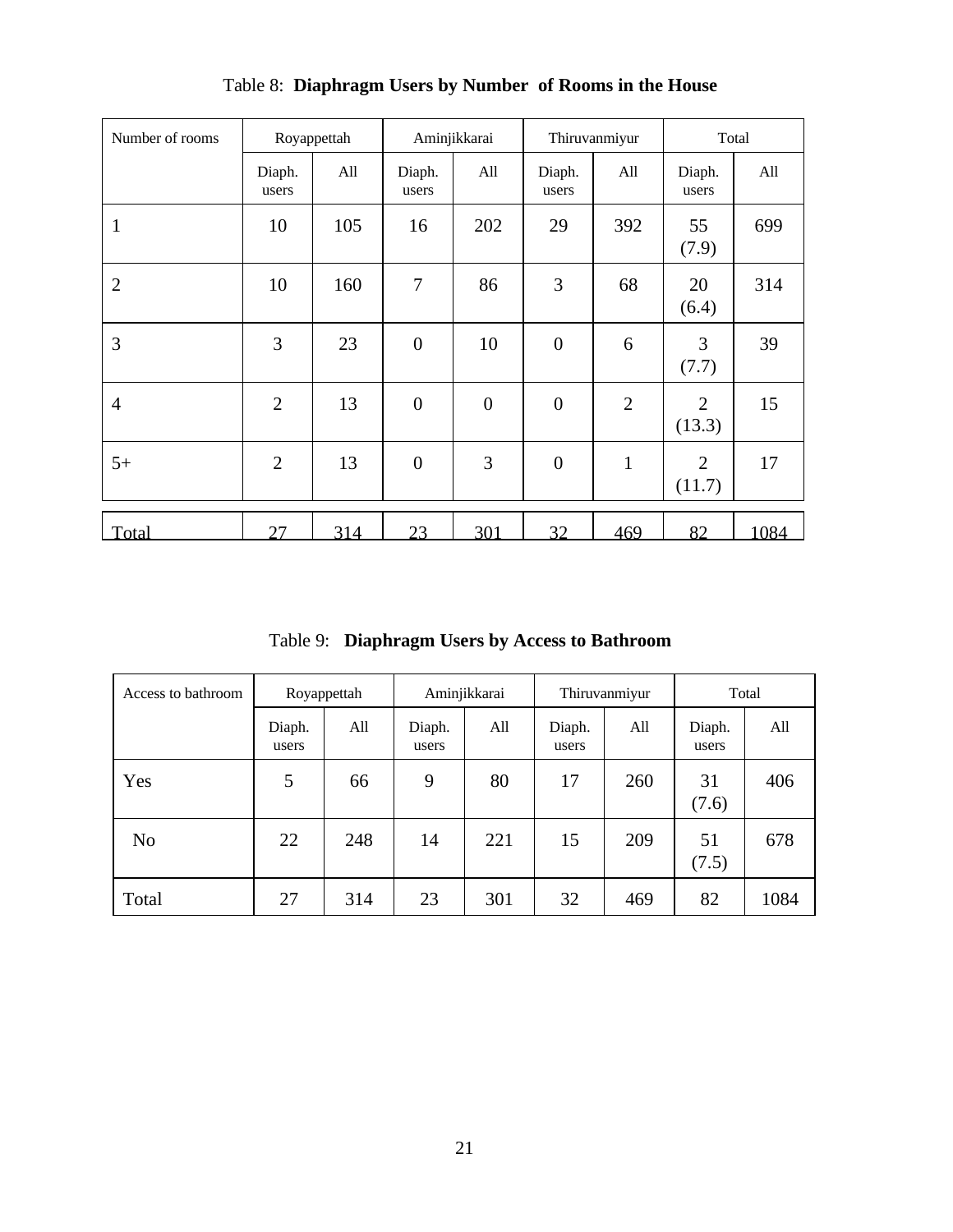| Access to toilet | Royappettah    |     |                | Aminjikkarai |                | Thiruvanmiyur |                | Total |  |  |
|------------------|----------------|-----|----------------|--------------|----------------|---------------|----------------|-------|--|--|
|                  | Diaph.<br>user | All | Diaph.<br>user | All          | Diaph.<br>user | All           | Diaph.<br>user | All   |  |  |
| Yes              | 20             | 256 | 21             | 245          | 30             | 435           | 71<br>(7.6)    | 936   |  |  |
| N <sub>0</sub>   | 7              | 58  | $\overline{2}$ | 56           | $\overline{2}$ | 34            | 11<br>(7.4)    | 148   |  |  |
| Total            | 27             | 314 | 23             | 301          | 32             | 469           | 82             | 1084  |  |  |

Table 10: **Diaphragm Users by Access to Toilet**

Table 11: **Age Distribtuion of Diaphragm Users**

| Age in years |                  | Royappettah |                  | Aminjikkarai |                | Thiruvanmiyur |                         | Total |  |
|--------------|------------------|-------------|------------------|--------------|----------------|---------------|-------------------------|-------|--|
|              | Diaph.<br>user   | All         | Diaph.<br>user   | All          | Diaph.<br>user | All           | Diaph.<br>user          | All   |  |
| $15-19$      | 4                | 24          | $\overline{0}$   | 31           | 8              | 34            | 12<br>(13.5)            | 89    |  |
| $20 - 24$    | 14               | 145         | 10               | 117          | 14             | 216           | 38<br>(7.9)             | 478   |  |
| $25-29$      | 5                | 82          | 9                | 89           | 6              | 125           | 20<br>(6.8)             | 296   |  |
| 30-34        | $\overline{2}$   | 36          | 3                | 43           | $\overline{2}$ | 54            | 7<br>(5.3)              | 133   |  |
| 35-39        | $\overline{2}$   | 19          | $\mathbf{1}$     | 20           | $\overline{2}$ | 29            | 5<br>(7.4)              | 68    |  |
| $40+$        | $\boldsymbol{0}$ | 8           | $\boldsymbol{0}$ | $\mathbf{1}$ | $\overline{0}$ | 11            | $\overline{0}$<br>(0.0) | 20    |  |
| Total        | 27               | 314         | 23               | 301          | 32             | 469           | 82                      | 1084  |  |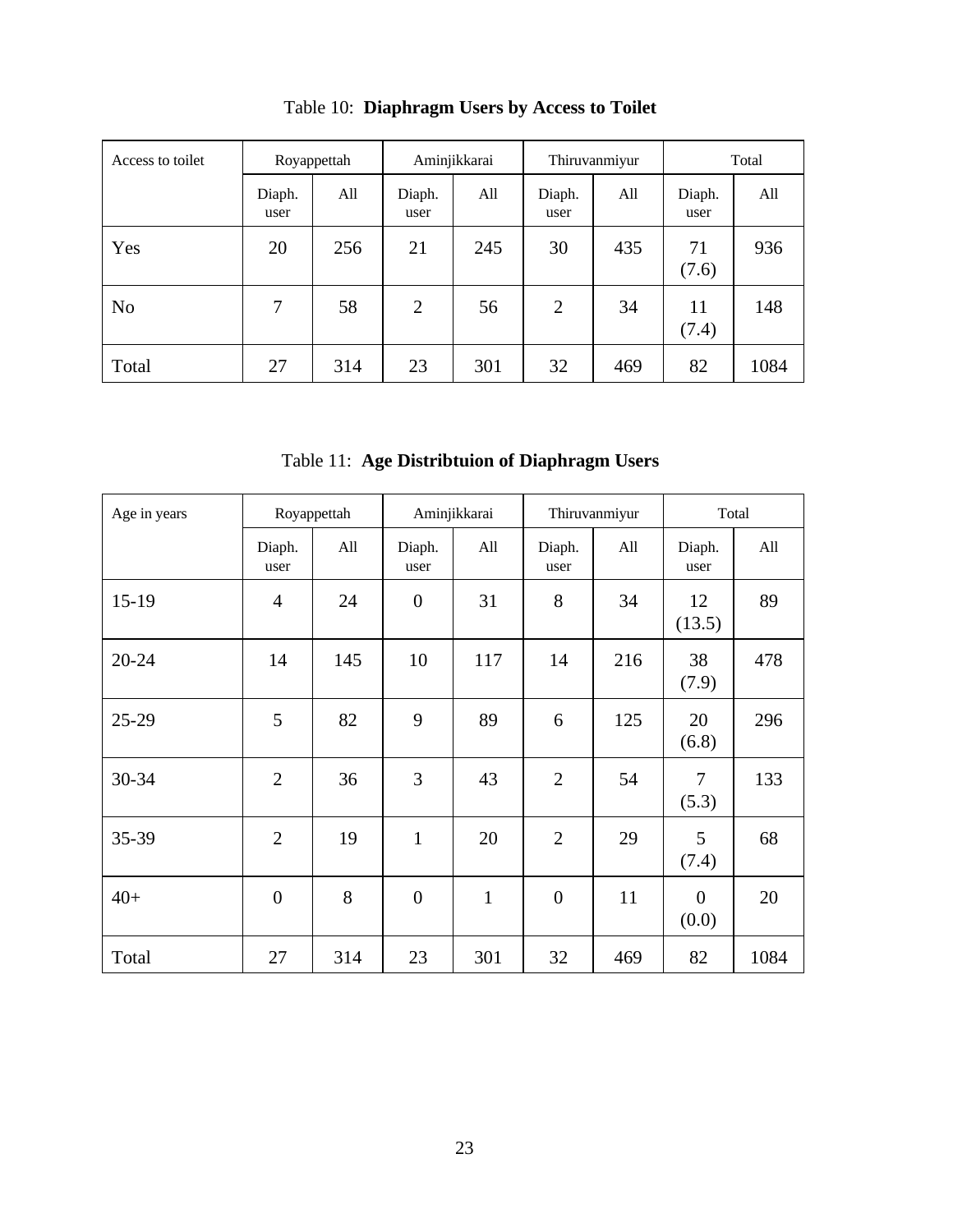| Parity           |                  | Royappettah |                | Aminjikkarai | Thiruvanmiyur    |     | Total                   |      |
|------------------|------------------|-------------|----------------|--------------|------------------|-----|-------------------------|------|
|                  | Diaph.<br>user   | All         | Diaph.<br>user | All          | Diaph.<br>user   | All | Diaph.<br>user          | All  |
| $\boldsymbol{0}$ | $\boldsymbol{0}$ | 32          | $\overline{0}$ | 28           | $\boldsymbol{0}$ | 44  | $\theta$<br>(0)         | 104  |
| $\mathbf{1}$     | 11               | 107         | 11             | 130          | 15               | 186 | 37<br>(8.7)             | 423  |
| $\overline{2}$   | 11               | 114         | 9              | 95           | 12               | 139 | 32<br>(9.2)             | 348  |
| 3                | 3                | 36          | 3              | 35           | 3                | 62  | 9<br>(6.8)              | 133  |
| $4+$             | $\overline{2}$   | 25          | $\overline{0}$ | 13           | $\overline{2}$   | 38  | $\overline{4}$<br>(5.3) | 76   |
| Total            | 27               | 314         | 23             | 301          | 32               | 469 | 82                      | 1084 |

Table 12: **Parity Status of Diaphragm Users**

Table 13: **Diaphragm Users by Number of Surviving Children**

| Number of          | Royappettah    |     | Aminjikkarai   |                | Thiruvanmiyur    |     |                         | Total |  |
|--------------------|----------------|-----|----------------|----------------|------------------|-----|-------------------------|-------|--|
| surviving children | Diaph.<br>user | All | Diaph.<br>user | All            | Diaph.<br>user   | All | Diaph.<br>user          | All   |  |
| $\boldsymbol{0}$   | $\mathbf{1}$   | 43  | $\mathbf{1}$   | 53             | $\boldsymbol{0}$ | 81  | 2<br>(1.0)              | 177   |  |
| $\mathbf{1}$       | 17             | 133 | 15             | 143            | 24               | 218 | 56<br>(11.3)            | 494   |  |
| $\overline{2}$     | 8              | 117 | 6              | 88             | 7                | 120 | 21<br>(6.5)             | 325   |  |
| 3                  | $\mathbf{1}$   | 13  | $\mathbf{1}$   | 13             | $\mathbf{1}$     | 40  | 3<br>(4.5)              | 66    |  |
| $4+$               | $\overline{0}$ | 8   | $\overline{0}$ | $\overline{4}$ | $\overline{0}$   | 10  | $\overline{0}$<br>(0.0) | 22    |  |
| Total              | 27             | 314 | 23             | 301            | 32               | 469 | 82                      | 1084  |  |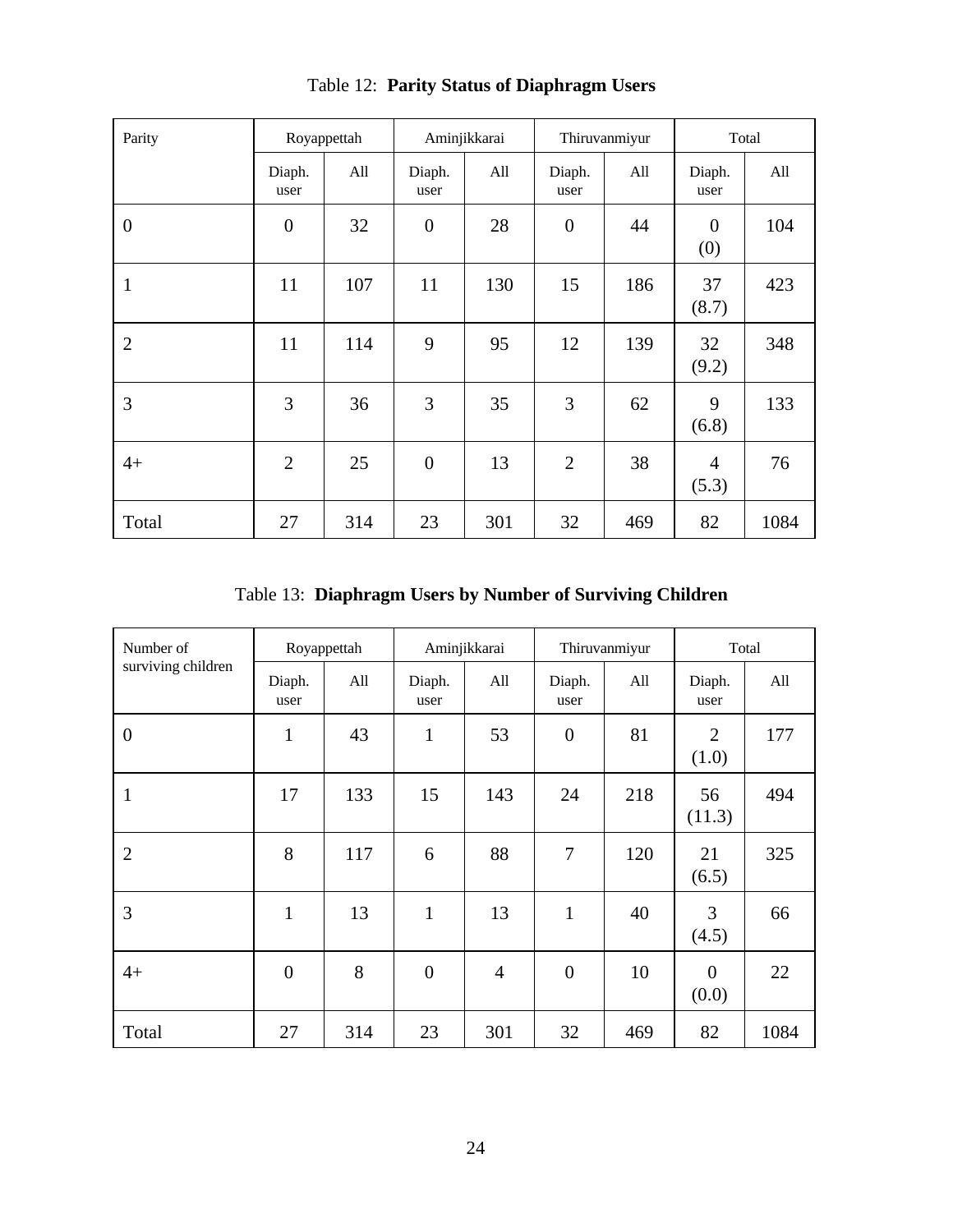| Number of                  | Royappettah      |                | Aminjikkarai   |                | Thiruvanmiyur  |     | Total                   |      |
|----------------------------|------------------|----------------|----------------|----------------|----------------|-----|-------------------------|------|
| surviving male<br>children | Diaph.<br>user   | All            | Diaph.<br>user | All            | Diaph.<br>user | All | Diaph.<br>user          | All  |
| $\overline{0}$             | 12               | 139            | 8              | 136            | 14             | 224 | 34<br>(6.8)             | 499  |
| 1                          | 12               | 135            | 12             | 132            | 18             | 191 | 42<br>(9.2)             | 458  |
| $\overline{2}$             | 3                | 36             | 3              | 29             | $\overline{0}$ | 45  | 6<br>(5.5)              | 110  |
| $3+$                       | $\boldsymbol{0}$ | $\overline{4}$ | $\overline{0}$ | $\overline{4}$ | $\overline{0}$ | 9   | $\overline{0}$<br>(0.0) | 17   |
| Total                      | 27               | 314            | 23             | 301            | 32             | 469 | 82                      | 1084 |

Table 14: **Diaphragm Users by Number of Surviving Male Children**

Table 15: **Diaphragm Users by Number of Surviving Female Children**

| Number of                    | Royappettah    |     | Aminjikkarai   |                | Thiruvanmiyur    |     | Total                   |      |
|------------------------------|----------------|-----|----------------|----------------|------------------|-----|-------------------------|------|
| surviving female<br>children | Diaph.<br>user | All | Diaph.<br>user | All            | Diaph.<br>user   | All | Diaph.<br>user          | All  |
| $\overline{0}$               | 11             | 142 | 15             | 154            | 12               | 229 | 38<br>(7.2)             | 525  |
| 1                            | 14             | 132 | 5              | 127            | 17               | 183 | 36<br>(8.1)             | 442  |
| $\overline{2}$               | $\mathbf{1}$   | 34  | $\overline{2}$ | 16             | 3                | 43  | 6<br>(6.5)              | 93   |
| $3+$                         | $\mathbf{1}$   | 6   | $\mathbf{1}$   | $\overline{4}$ | $\boldsymbol{0}$ | 14  | $\overline{2}$<br>(8.4) | 24   |
| Total                        | 27             | 314 | 23             | 301            | 32               | 469 | 82                      | 1084 |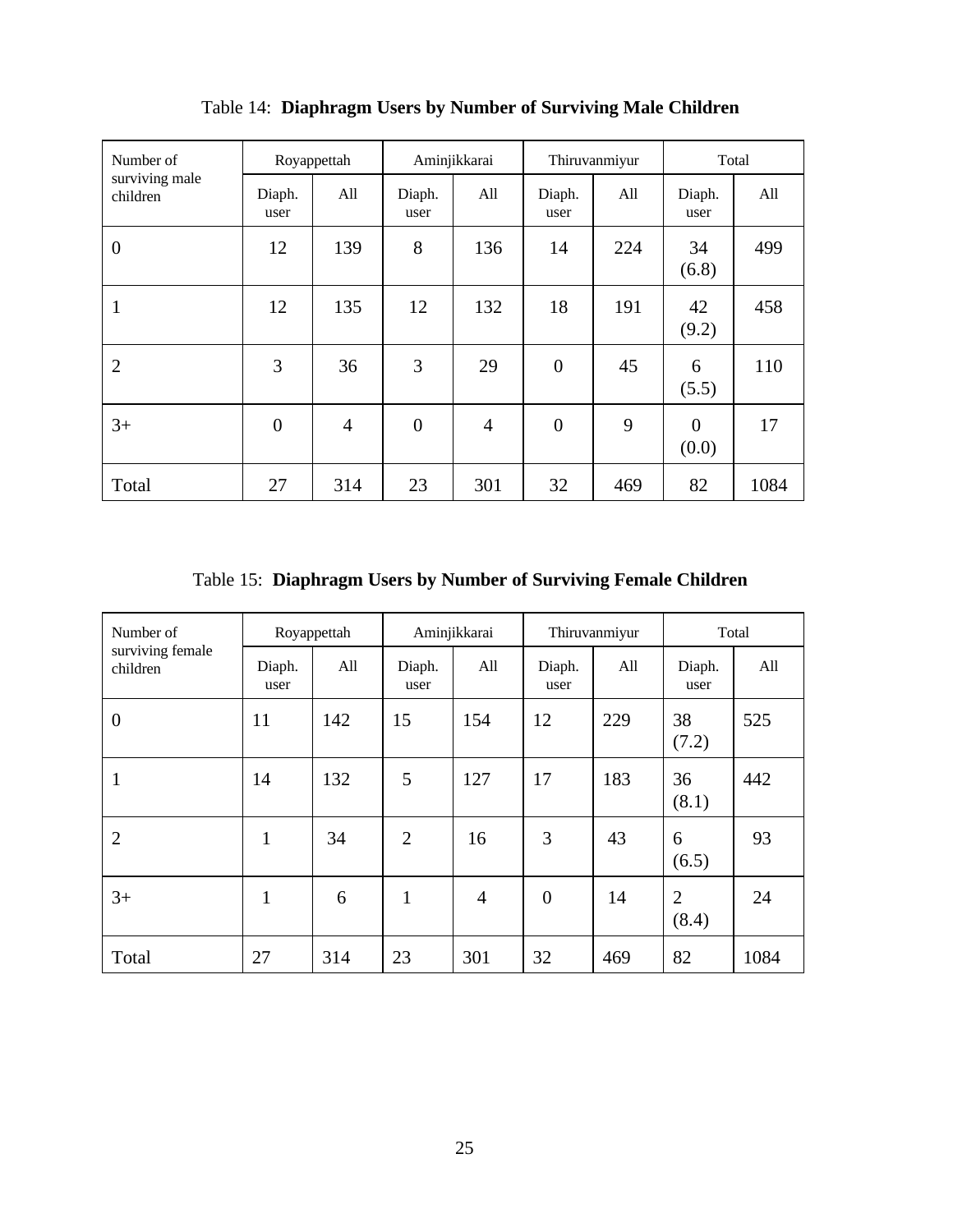| Area          | Household<br>S | Population | Children<br>$0-5$ years | Currently<br>married<br>women | Ante-natal<br>mothers | Users of<br>permanent<br>methods |
|---------------|----------------|------------|-------------------------|-------------------------------|-----------------------|----------------------------------|
| Royapettah    | 1054           | 4758       | 1403                    | 714                           | 53                    | 347                              |
| Aminjikarai   | 1052           | 4566       | 1331                    | 787                           | 43                    | 443                              |
| Thiruvanmiyur | 1227           | 6224       | 1666                    | 928                           | 38                    | 421                              |
| Total         | 3333           | 15548      | 4400                    | 2429                          | 134                   | 1211                             |

Table 1: **Total Population and Households in the Study Site**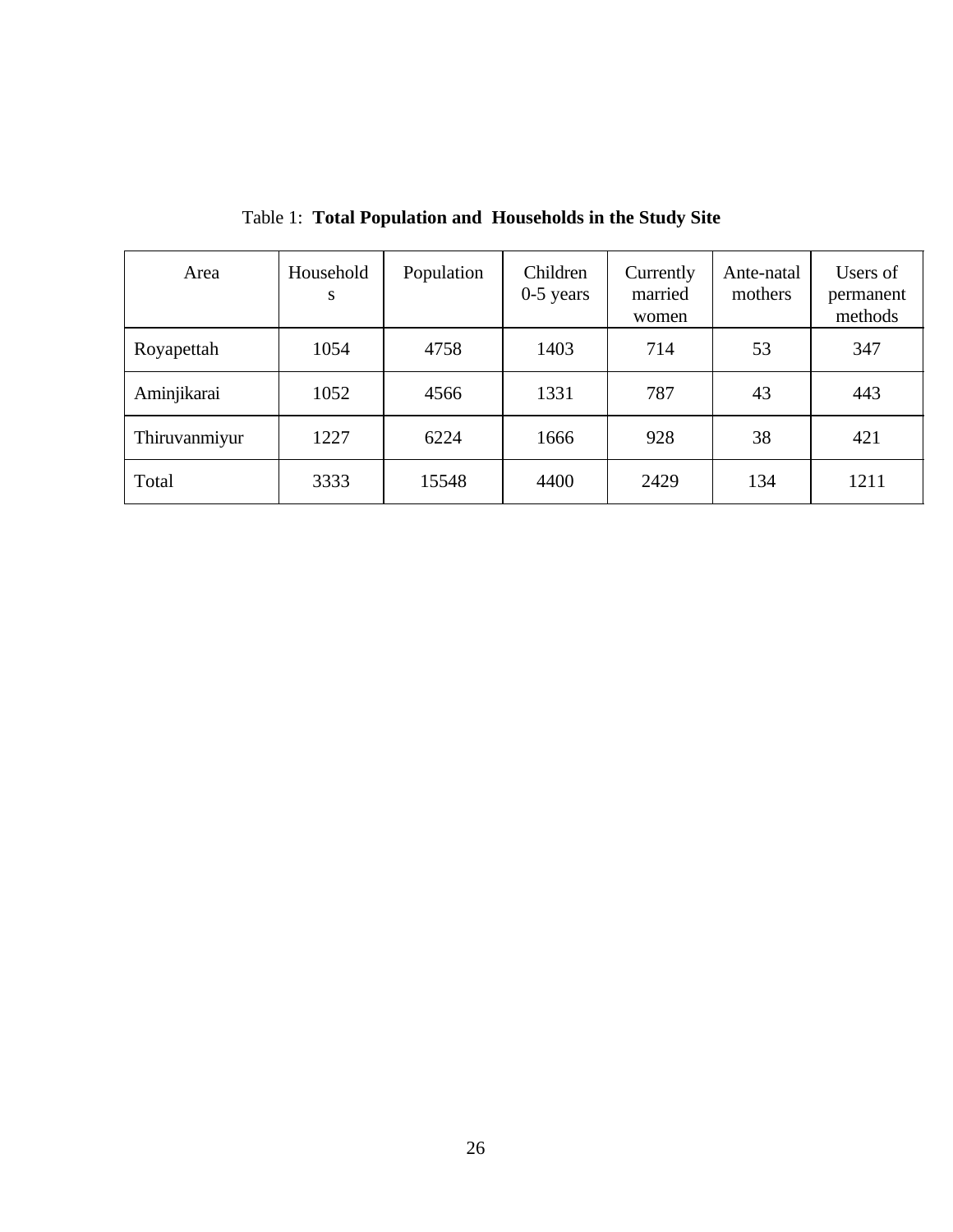| Table 2: Total Number of Diaphragm Users by Study Site |  |
|--------------------------------------------------------|--|
|                                                        |  |

| Diaphragm Users            | Royappettah | Aminjikkarai | Thiruvanmiyur | Total |
|----------------------------|-------------|--------------|---------------|-------|
| Enumerated in base<br>line | 27          | 23           | 32            | 82    |
| Moved in<br>later/outsider |             |              |               | 15    |
| Total                      | 34          | 26           | 37            |       |

Table 3: **Contraceptive Status before Acceptance of Diaphragm**

| Contraceptive<br>use status        |                | Royappettah |                | Aminjikkarai |                | Thiruvanmiyur |                         | Total |  |
|------------------------------------|----------------|-------------|----------------|--------------|----------------|---------------|-------------------------|-------|--|
|                                    | Diaph.<br>user | All         | Diaph.<br>user | All          | Diaph.<br>user | All           | Diaph.<br>user          | All   |  |
| User of<br>temporary<br>method     | 7              | 74          | 11             | 79           | 8              | 144           | 26<br>(8.8)             | 297   |  |
| Ever user,<br>current non-<br>user | 3              | 40          | $\overline{0}$ | 10           | $\mathbf{1}$   | 46            | $\overline{4}$<br>(4.2) | 96    |  |
| Never user                         | 17             | 200         | 12             | 212          | 23             | 279           | 52<br>(7.5)             | 691   |  |
| Total                              | 27             | 314         | 23             | 301          | 32             | 469           | 82<br>(7.6)             | 1084  |  |

Note: 15 diaphragm users were not enumerated in the base line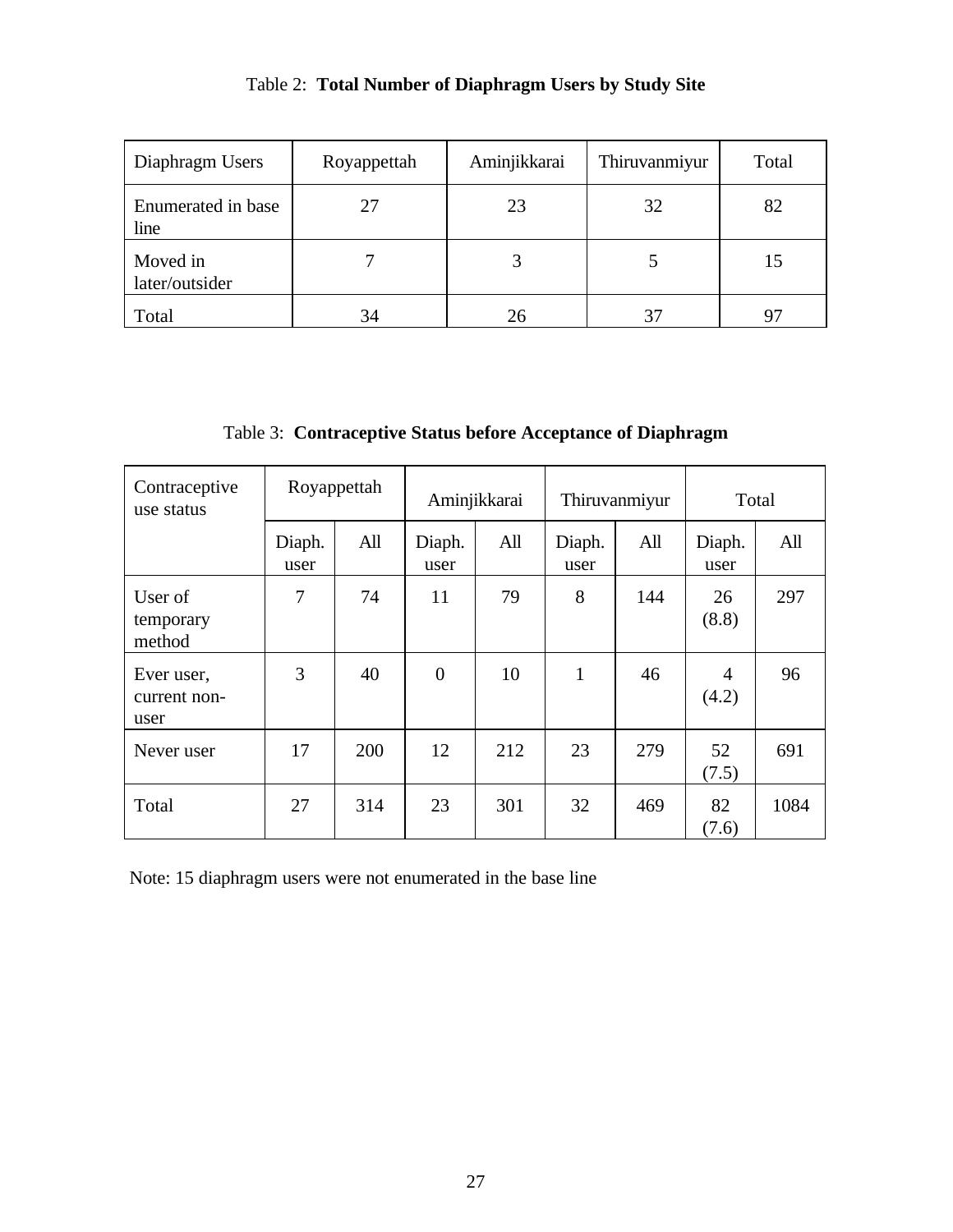| Years of<br>schooling |                | Royappettah | Aminjikkarai   |     | Thiruvanmiyur  |                | Total           |      |
|-----------------------|----------------|-------------|----------------|-----|----------------|----------------|-----------------|------|
|                       | Diaph.<br>user | All         | Diaph.<br>user | All | Diaph.<br>user | All            | Diaph.<br>User  | All  |
| 0 years               | $\overline{2}$ | 55          | 11             | 114 | 16             | 157            | 29<br>$(9\%)$   | 326  |
| 1-4 years             | $\mathbf{1}$   | 19          | $\overline{0}$ | 11  | $\overline{2}$ | 32             | 3<br>$(4.8\%)$  | 62   |
| 5-9 years             | 12             | 126         | 10             | 114 | 13             | 204            | 35<br>$(7.9\%)$ | 444  |
| $10-12$ years         | 10             | 102         | $\overline{2}$ | 55  | $\mathbf{1}$   | 69             | 13<br>$(5.8\%)$ | 226  |
| $13+ years$           | $\overline{2}$ | 12          | $\overline{0}$ | 7   | $\overline{0}$ | $\overline{7}$ | 2<br>$(7.7\%)$  | 26   |
| Total                 | 27             | 314         | 23             | 301 | 32             | 469            | 82              | 1084 |

Table 4: **Diaphragm Users by Years of Schooling**

Table 5: **Diaphragm Users by Husband's Years of Schooling**

| Years of<br>schooling | Royappettah    |     |                | Aminjikkarai |                | Thiruvanmiyur |                             | Total |  |
|-----------------------|----------------|-----|----------------|--------------|----------------|---------------|-----------------------------|-------|--|
|                       | Diaph.<br>user | All | Diaph.<br>user | All          | Diaph.<br>user | All           | Diaph.<br>user              | All   |  |
| 0 years               | $\overline{4}$ | 40  | 9              | 79           | 7              | 91            | 20<br>$(9.5\%)$             | 210   |  |
| 1-4 years             | $\overline{0}$ | 10  | $\overline{0}$ | 5            | $\overline{2}$ | 22            | $\overline{2}$<br>$(1.5\%)$ | 37    |  |
| 5-9 years             | 8              | 119 | 10             | 113          | 14             | 210           | 32<br>$(7.2\%)$             | 442   |  |
| $10-12$ years         | 12             | 125 | 3              | 89           | 8              | 133           | 23<br>$(6.6\%)$             | 347   |  |
| $13+$ years           | 3              | 20  | $\mathbf{1}$   | 15           | $\mathbf{1}$   | 13            | 5<br>$(10.4\%)$             | 48    |  |
| Total                 | 27             | 314 | 23             | 301          | 32             | 469           | 82                          | 1084  |  |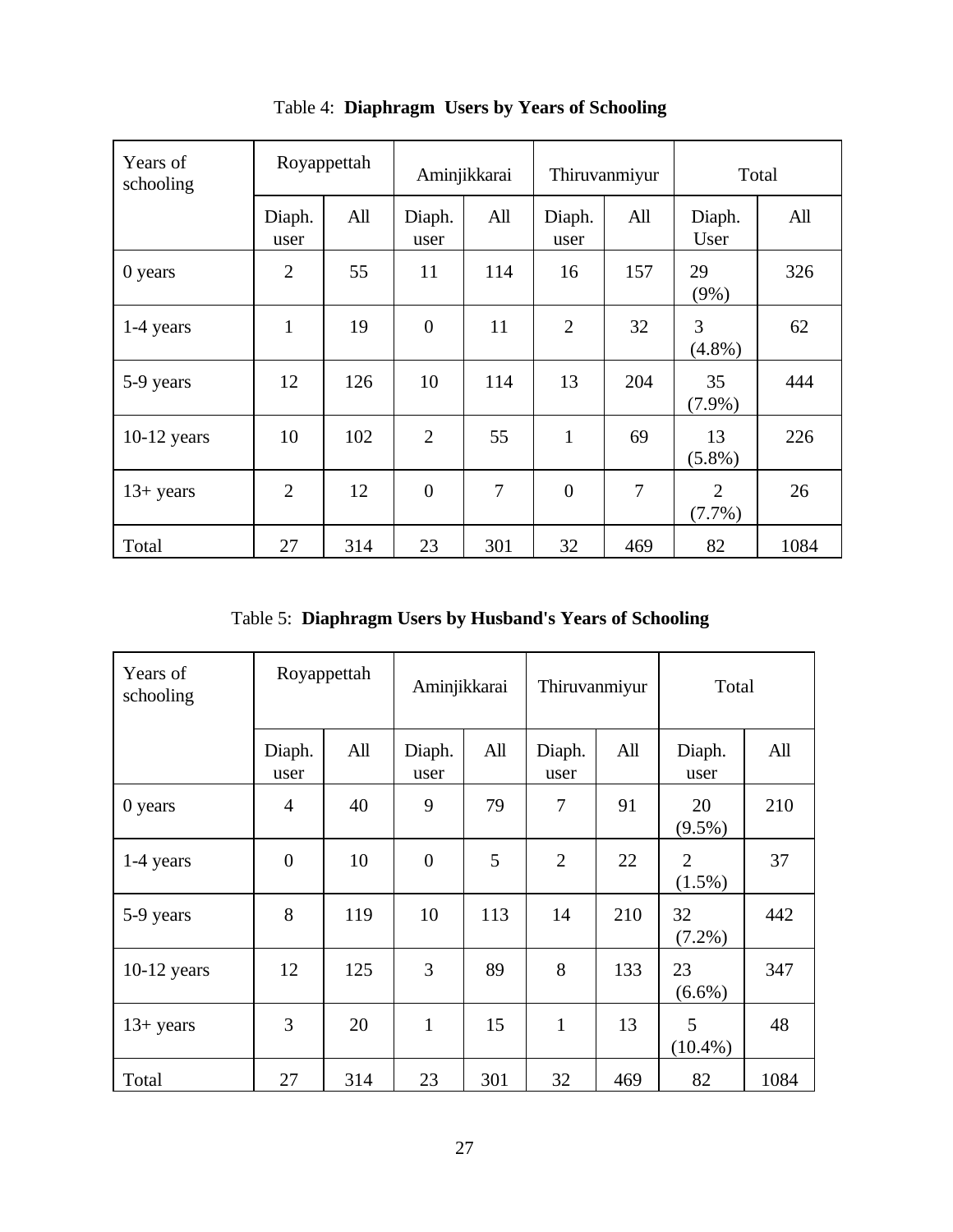| Occupation                             | Royappettah    |                |                  | Aminjikkarai |                | Thiruvanmiyur  |                           | Total |  |
|----------------------------------------|----------------|----------------|------------------|--------------|----------------|----------------|---------------------------|-------|--|
|                                        | Diaph.<br>user | All            | Diaph.<br>user   | All          | Diaph.<br>user | All            | Diaph.<br>user            | All   |  |
| Home Based                             | 25             | 305            | 19               | 251          | 29             | 439            | 73<br>$(7.3\%)$           | 995   |  |
| Domestic<br>servants                   | $\overline{2}$ | $\overline{7}$ | 3                | 25           | $\overline{2}$ | 14             | 7<br>$(15.2\%)$           | 46    |  |
| Unskilled<br>manual workers            | $\overline{0}$ | $\overline{0}$ | $\overline{0}$   | 5            | $\overline{0}$ | 3              | $\overline{0}$            | 8     |  |
| Skilled/Blue<br>collar jobs            | $\overline{0}$ | $\overline{0}$ | $\boldsymbol{0}$ | 15           | $\mathbf{1}$   | $\overline{4}$ | $\mathbf{1}$<br>$(5.2\%)$ | 19    |  |
| Teachers,<br>nurses, office<br>workers | $\theta$       | $\overline{2}$ | $\mathbf{1}$     | 5            | $\overline{0}$ | 9              | $\mathbf{1}$<br>$(6.3\%)$ | 16    |  |
| Total                                  | 27             | 314            | 23               | 301          | 32             | 469            | 82                        | 1084  |  |

Table 6: **Diaphragm Users by their Occupational Status**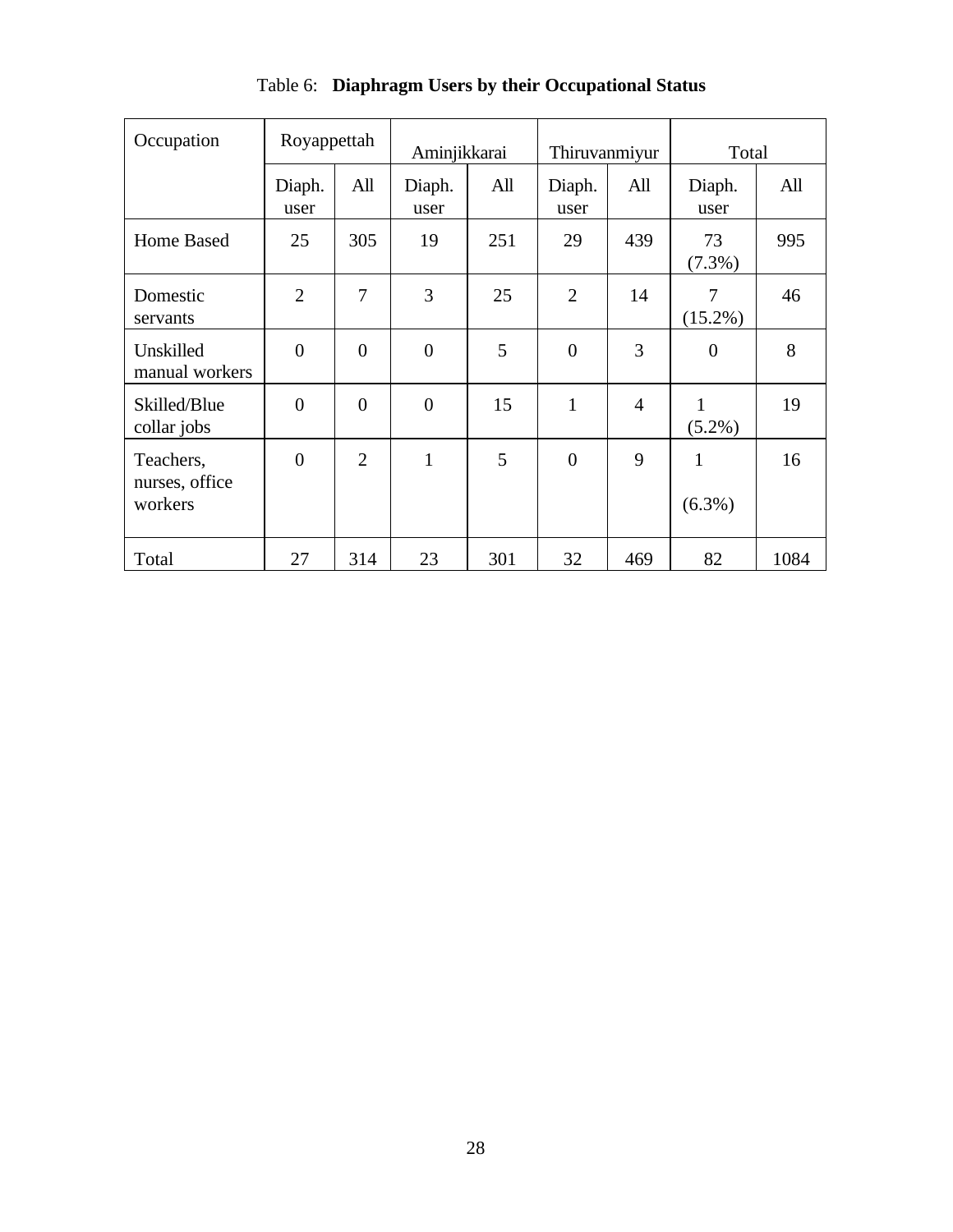| Occupation                      |                | Royappettah |                | Aminjikkarai | Thiruvanmiyur  |     | Total                       |      |
|---------------------------------|----------------|-------------|----------------|--------------|----------------|-----|-----------------------------|------|
|                                 | Diaph.<br>User | All         | Diaph.<br>User | All          | Diaph.<br>User | All | Diaph.<br>User              | All  |
| Unskilled<br>manual             | 7              | 103         | 15             | 196          | 17             | 230 | 39<br>$(7.4\%)$             | 529  |
| Skilled manual                  | 9              | 111         | 3              | 32           | 5              | 111 | 17<br>$(6.7\%)$             | 254  |
| <b>Salaried Blue</b><br>collar  | 7              | 45          | 3              | 42           | $\overline{4}$ | 53  | 14<br>$(10\%)$              | 140  |
| Business/trade                  | $\mathbf{1}$   | 24          | $\mathbf{1}$   | 12           | $\overline{4}$ | 49  | 6<br>$(7.1\%)$              | 85   |
| <b>Salaried White</b><br>collar | $\overline{2}$ | 22          | 1              | 12           | 1              | 10  | $\overline{4}$<br>$(9.1\%)$ | 44   |
| Others                          | $\mathbf{1}$   | 9           | $\overline{0}$ | 7            | $\mathbf{1}$   | 16  | $\overline{2}$<br>$(6.3\%)$ | 32   |
| Total                           | 27             | 314         | 23             | 301          | 32             | 469 | 82                          | 1084 |

Table 7: **Diaphragm Users by Husband's Occupation**

Table 8: **Diaphragm Users by Number of Rooms in the House**

| Number of<br>rooms |                 | Royappettah |                  | Aminjikkarai   |                  | Thiruvanmiyur  | Total           |      |
|--------------------|-----------------|-------------|------------------|----------------|------------------|----------------|-----------------|------|
|                    | Diaph.<br>users | All         | Diaph.<br>users  | All            | Diaph.<br>users  | All            | Diaph.<br>users | All  |
| $\mathbf{1}$       | 10              | 105         | 16               | 202            | 29               | 392            | 55<br>(7.9)     | 699  |
| $\overline{2}$     | 10              | 160         | 7                | 86             | 3                | 68             | 20<br>(6.4)     | 314  |
| 3                  | 3               | 23          | $\boldsymbol{0}$ | 10             | $\boldsymbol{0}$ | 6              | 3<br>(7.7)      | 39   |
| $\overline{4}$     | $\overline{2}$  | 13          | $\overline{0}$   | $\overline{0}$ | $\overline{0}$   | $\overline{2}$ | 2<br>(13.3)     | 15   |
| $5+$               | $\overline{2}$  | 13          | $\boldsymbol{0}$ | 3              | $\overline{0}$   | $\mathbf{1}$   | 2<br>(11.7)     | 17   |
| Total              | 27              | 314         | 23               | 301            | 32               | 469            | 82              | 1084 |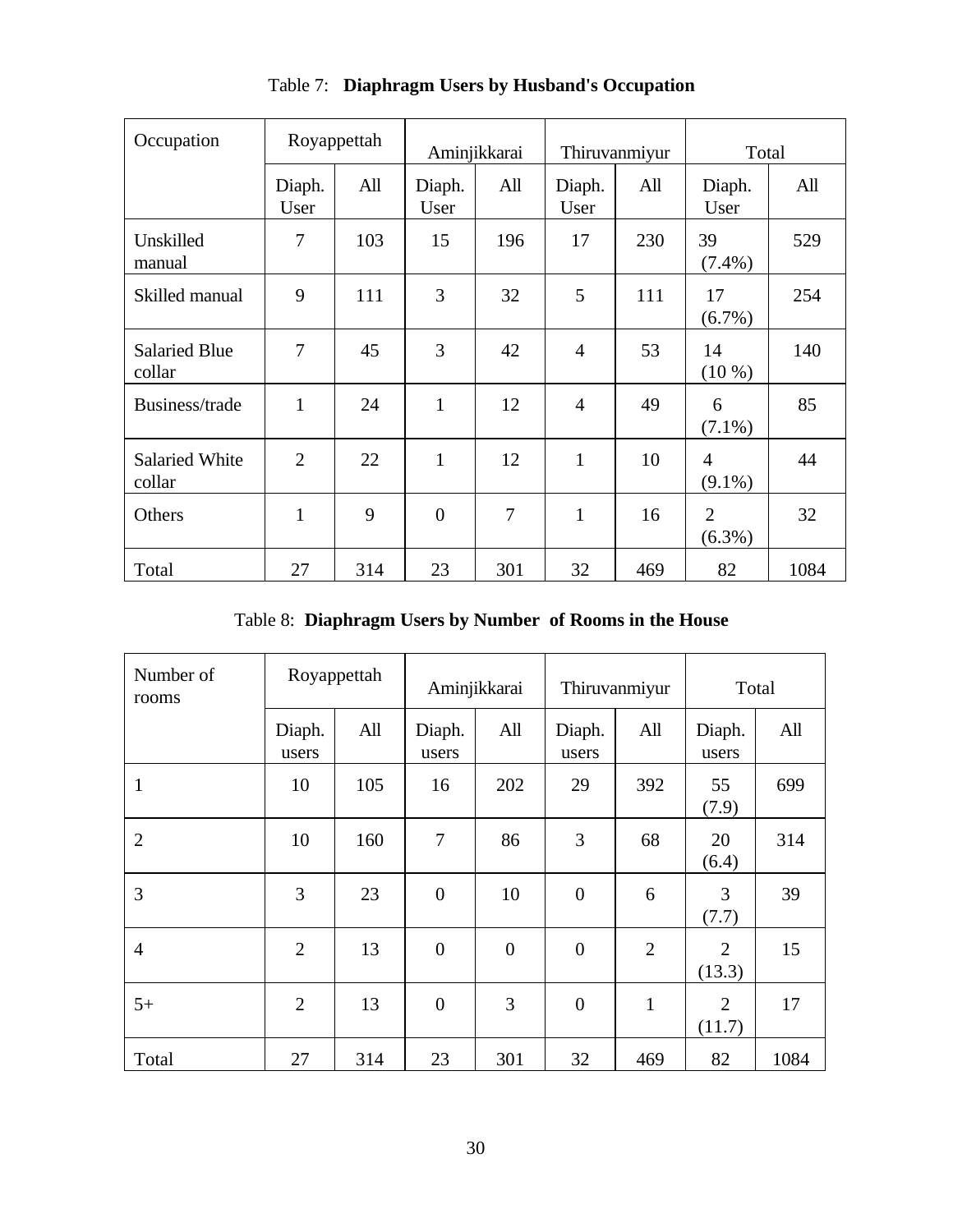| Access to<br>bathroom | Royappettah     |     | Aminjikkarai    |     | Thiruvanmiyur   |     | Total           |      |
|-----------------------|-----------------|-----|-----------------|-----|-----------------|-----|-----------------|------|
|                       | Diaph.<br>users | All | Diaph.<br>users | All | Diaph.<br>users | All | Diaph.<br>users | All  |
| Yes                   | 5               | 66  | 9               | 80  | 17              | 260 | 31<br>(7.6)     | 406  |
| N <sub>o</sub>        | 22              | 248 | 14              | 221 | 15              | 209 | 51<br>(7.5)     | 678  |
| Total                 | 27              | 314 | 23              | 301 | 32              | 469 | 82              | 1084 |

Table 9: **Diaphragm Users by Access to Bathroom**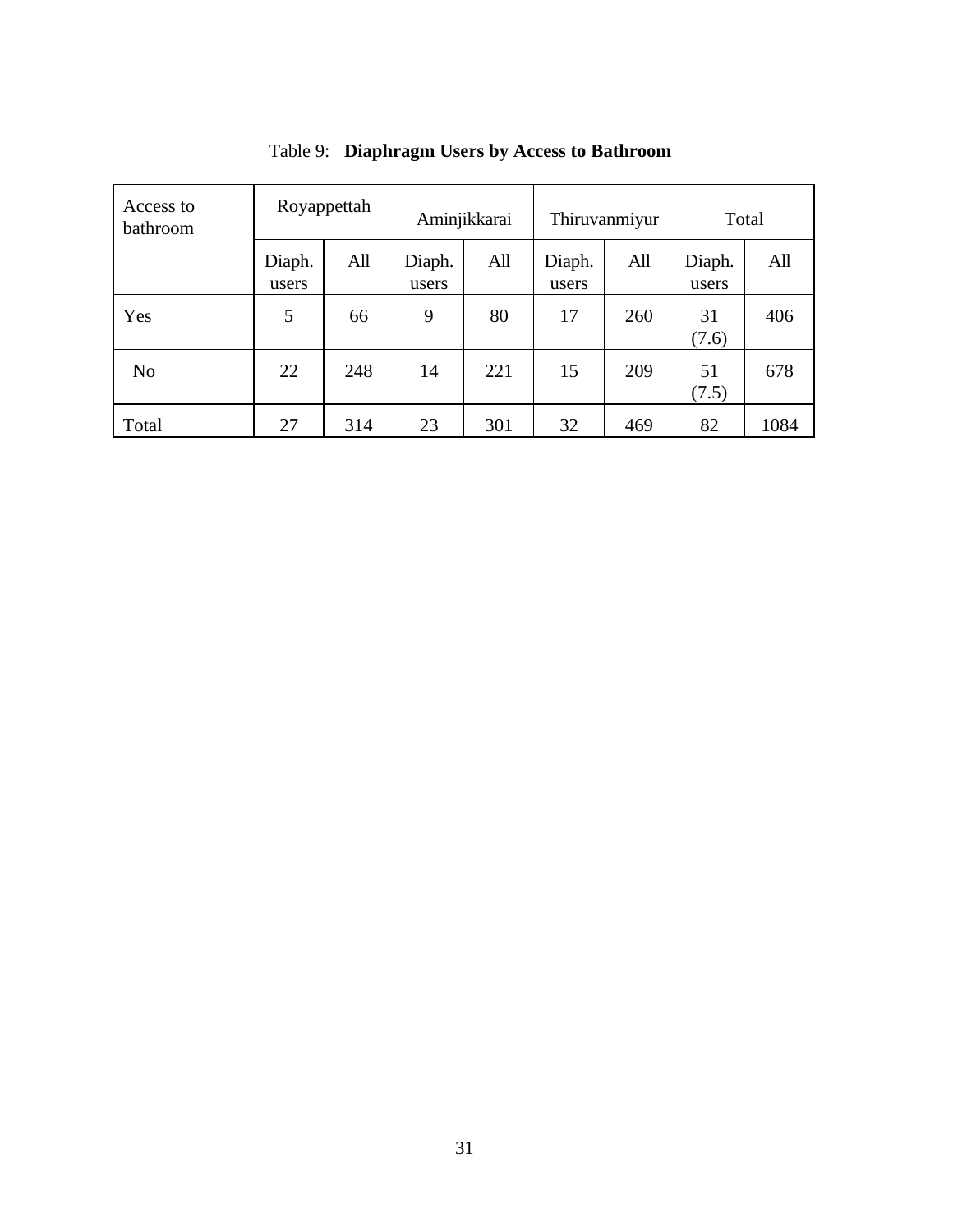| Access to toilet | Royappettah    |     | Aminjikkarai   |     | Thiruvanmiyur  |     | Total          |      |
|------------------|----------------|-----|----------------|-----|----------------|-----|----------------|------|
|                  | Diaph.<br>user | All | Diaph.<br>user | All | Diaph.<br>user | All | Diaph.<br>user | All  |
| Yes              | 20             | 256 | 21             | 245 | 30             | 435 | 71<br>(7.6)    | 936  |
| N <sub>0</sub>   | 7              | 58  | $\overline{2}$ | 56  | $\overline{2}$ | 34  | 11<br>(7.4)    | 148  |
| Total            | 27             | 314 | 23             | 301 | 32             | 469 | 82             | 1084 |

Table 10: **Diaphragm Users by Access to Toilet**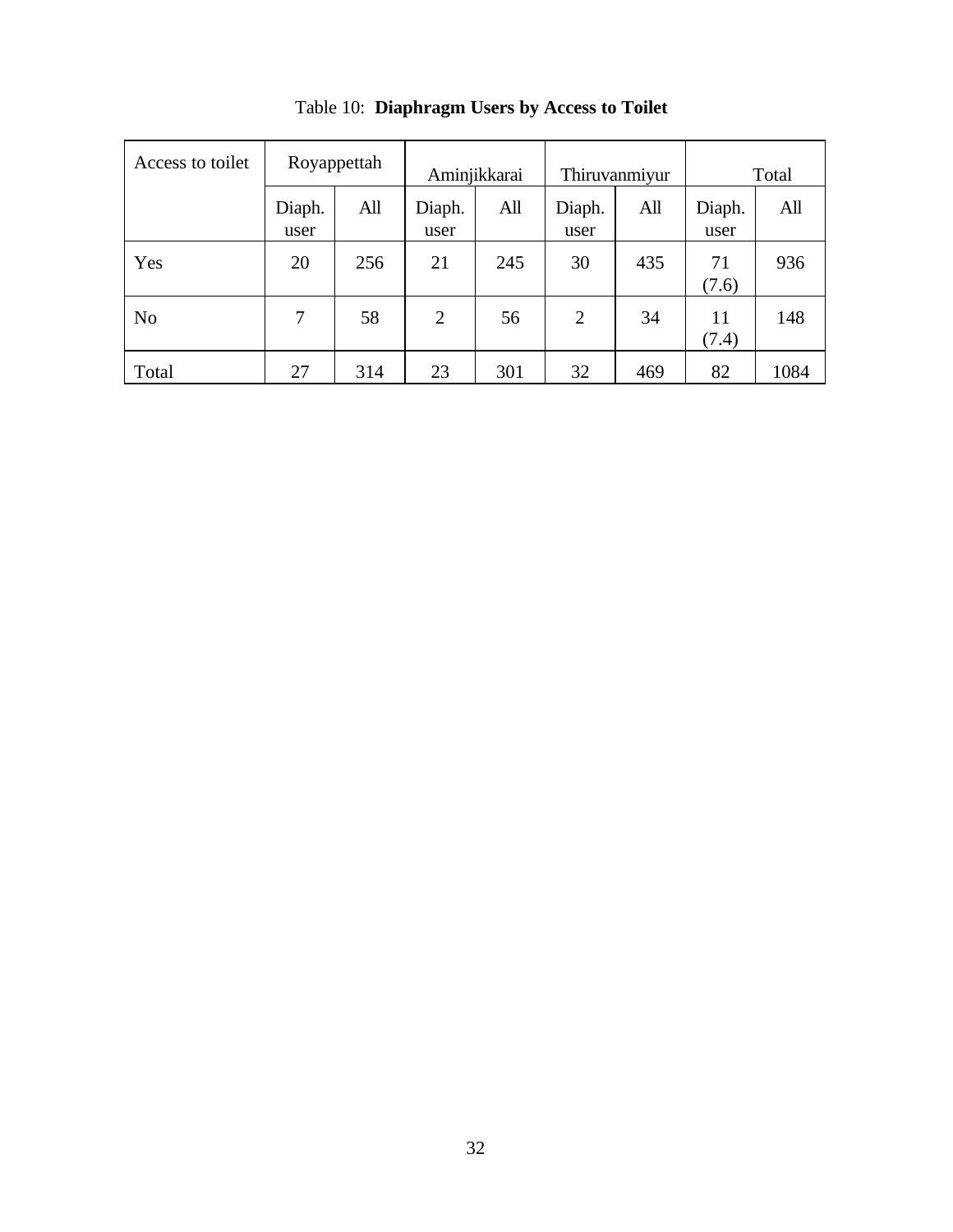## Table 11: **Age Distribtuion of Diaphragm Users**

| Age in years | Royappettah    |     | Aminjikkarai   |     |                | Thiruvanmiyur |                         | Total |  |  |
|--------------|----------------|-----|----------------|-----|----------------|---------------|-------------------------|-------|--|--|
|              | Diaph.<br>user | All | Diaph.<br>user | All | Diaph.<br>user | All           | Diaph.<br>user          | All   |  |  |
| $15-19$      | $\overline{4}$ | 24  | $\theta$       | 31  | 8              | 34            | 12<br>(13.5)            | 89    |  |  |
| $20 - 24$    | 14             | 145 | 10             | 117 | 14             | 216           | 38<br>(7.9)             | 478   |  |  |
| 25-29        | 5              | 82  | 9              | 89  | 6              | 125           | 20<br>(6.8)             | 296   |  |  |
| 30-34        | $\overline{2}$ | 36  | 3              | 43  | $\overline{2}$ | 54            | $\overline{7}$<br>(5.3) | 133   |  |  |
| 35-39        | $\overline{2}$ | 19  | $\mathbf{1}$   | 20  | $2^{\degree}$  | 29            | 5<br>(7.4)              | 68    |  |  |
| $40+$        | $\overline{0}$ | 8   | $\theta$       | 1   | $\theta$       | 11            | $\theta$<br>(0.0)       | 20    |  |  |
| Total        | 27             | 314 | 23             | 301 | 32             | 469           | 82                      | 1084  |  |  |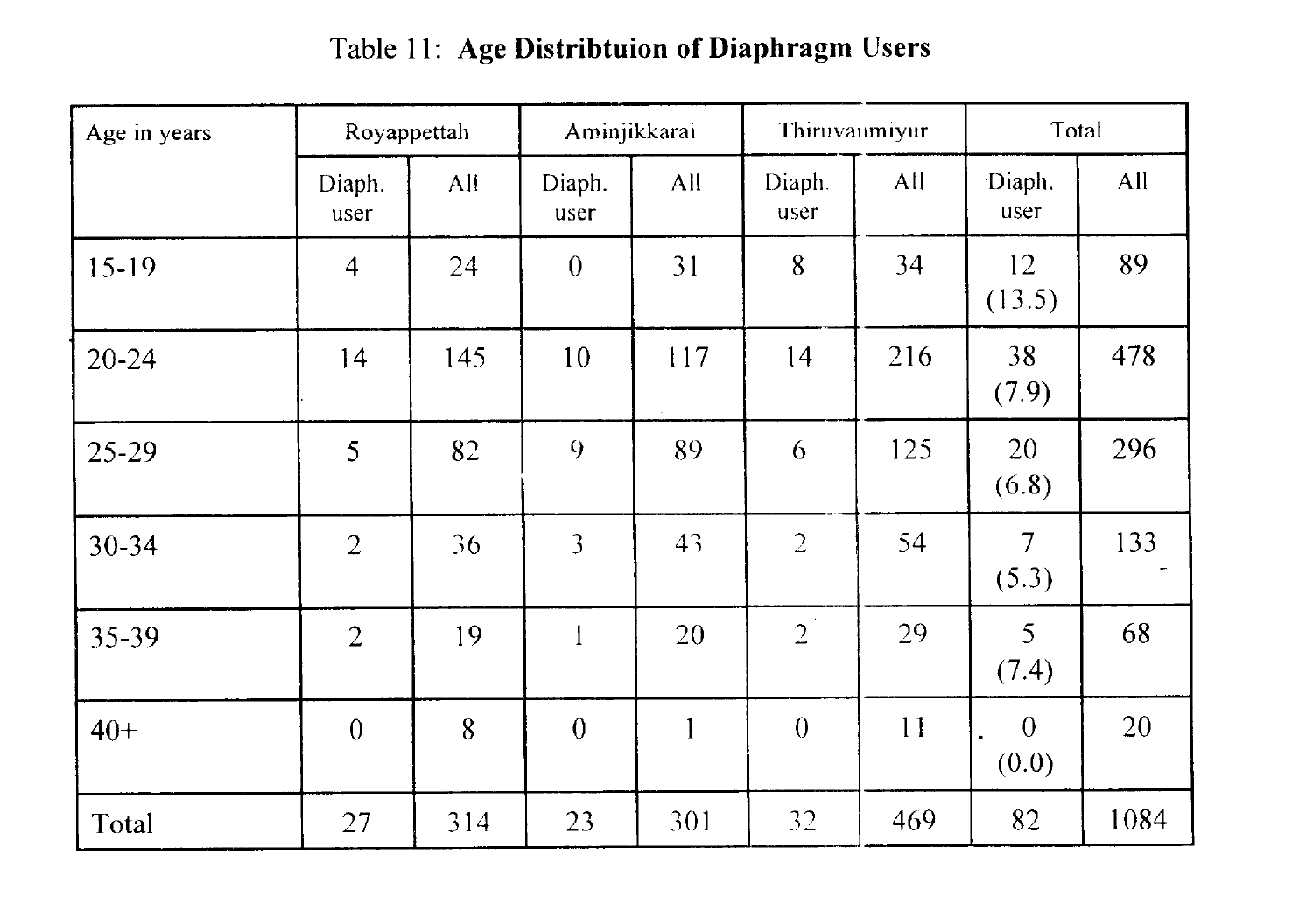| Parity           | Royappettah    |     | Aminjikkarai   |     | Thiruvanmiyur    |     | Total                            |      |
|------------------|----------------|-----|----------------|-----|------------------|-----|----------------------------------|------|
|                  | Diaph.<br>user | All | Diaph.<br>user | All | Diaph.<br>user   | All | Diaph.<br>user                   | All  |
| $\boldsymbol{0}$ | $\overline{0}$ | 32  | $\mathbf{0}$   | 28  | $\boldsymbol{0}$ | 44  | $\boldsymbol{0}$<br>(0)          | 104  |
|                  | 11             | 107 | 11             | 130 | 15               | 186 | 37<br>(8.7)                      | 423  |
| $\overline{2}$   | 11             | 114 | 9              | 95  | 12               | 139 | 32<br>(9.2)                      | 348  |
| 3                | 3              | 36  | 3              | 35  | 3                | 62  | 9<br>(6.8)                       | 133  |
| $4+$             | $\overline{2}$ | 25  | $\theta$       | 13  | $\overline{2}$   | 38  | $\overline{\mathbf{4}}$<br>(5.3) | 76   |
| Total            | 27             | 314 | 23             | 301 | 32               | 469 | 82                               | 1084 |

Table 12: **Parity Status of Diaphragin Users** 

 $\bar{a}$ 

Table 13: **Diaphragm llsers by Number of Surviving Children** 

| Number of          | Royappettah    |     | Aminjikkarai   |                | Thiruvanmiyur    |     | Total                     |      |
|--------------------|----------------|-----|----------------|----------------|------------------|-----|---------------------------|------|
| surviving children | Diaph.<br>user | All | Diaph.<br>user | All            | Diaph.<br>user   | All | Diaph.<br>user            | All  |
| $\theta$           |                | 43  | 1              | 53             | $\theta$         | 81  | $\overline{2}$<br>(1.0)   | 177  |
| -1                 | 17             | 133 | 15             | 143            | 24               | 218 | 56<br>(11.3)              | 494  |
| $\overline{2}$     | 8              | 117 | 6              | 88             | $7\phantom{.}$   | 120 | 21<br>(6.5)               | 325  |
| $\overline{3}$     |                | 13  | 1              | 13             |                  | 40  | 3<br>(4.5)                | 66   |
| $4+$               | $\theta$       | 8   | $\overline{0}$ | $\overline{4}$ | $\left( \right)$ | 10  | $\boldsymbol{0}$<br>(0.0) | 22   |
| Total              | 27             | 314 | 23             | 301            | 32               | 469 | 82                        | 1084 |

 $\bar{\mathcal{A}}$ 

 $\sim 400$  km s  $^{-1}$